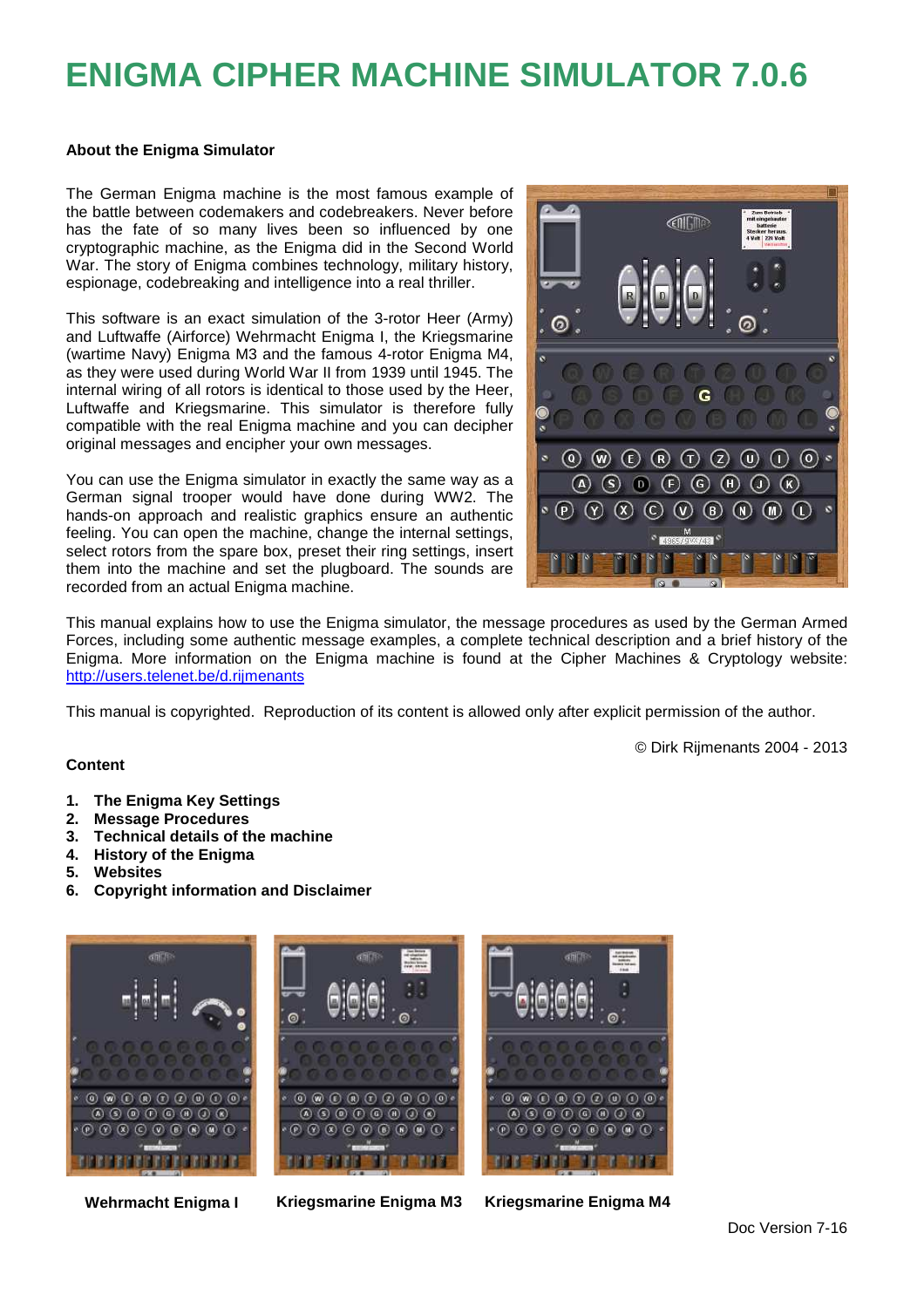# **1. The Enigma Key Settings**

To prepare the Enigma Simulator for use, we need to adjust the internal settings - the so-called key - as agreed between the sender and recipient. To set the key, we must select the proper reflector, the rotors and their order, adjust the ring setting of the rotors, insert plugs on the plugboard and set the machine in its start position.

You will notice that the mouse pointer changes into a little hand when you move over places where you can select or click something. To call the Enigma simulator menu, move the mouse to the little icon in the top right corner of the machine [1].



#### **Setting the rotors (Walzen)**

Click the power switch [2] (Wehrmacht) or one of the locks [3] (Kriegsmarine M3/M4) to open the Enigma. The interior of the machine will become visible, showing the rotor cradle compartment at the top of the machine and a rotor box, containing the unused spare rotors, at the bottom.



#### **Selecting the Reflector (Umkehrwalze or UKW)**

You can choose between the different Enigma models by left-or right clicking the letter on the reflector [4].



|   | Model                        | <b>UKW</b> | Rotors | <b>Choice of rotors</b>                    |
|---|------------------------------|------------|--------|--------------------------------------------|
|   | Wehrmacht (Heer & Luftwaffe) | в          | 3      | 5 normal                                   |
| 2 | Wehrmacht (Heer & Luftwaffe) | C          | 3      | 5 normal                                   |
|   | Kriegsmarine M3              | в          | 3      | 5 normal + 3 double notched                |
|   | Kriegsmarine M3              | С          | 3      | 5 normal + 3 double notched                |
| 5 | Kriegsmarine M4              | в          | 4      | 5 normal + 3 double notched + Beta + Gamma |
| 6 | Kriegsmarine M4              | С          | 4      | 5 normal + 3 double notched + Beta + Gamma |

Note: the 4-rotor Kriegsmarine M4 with thin B reflector and Beta rotor with its ring and rotor in A position is compatible with both the 3-rotor Kriegsmarine M3 and Wehrmacht Enigma with wide B reflector. Of course, this is only true when the 3 normal rotors, their order, rings setting and the plugboard are identical.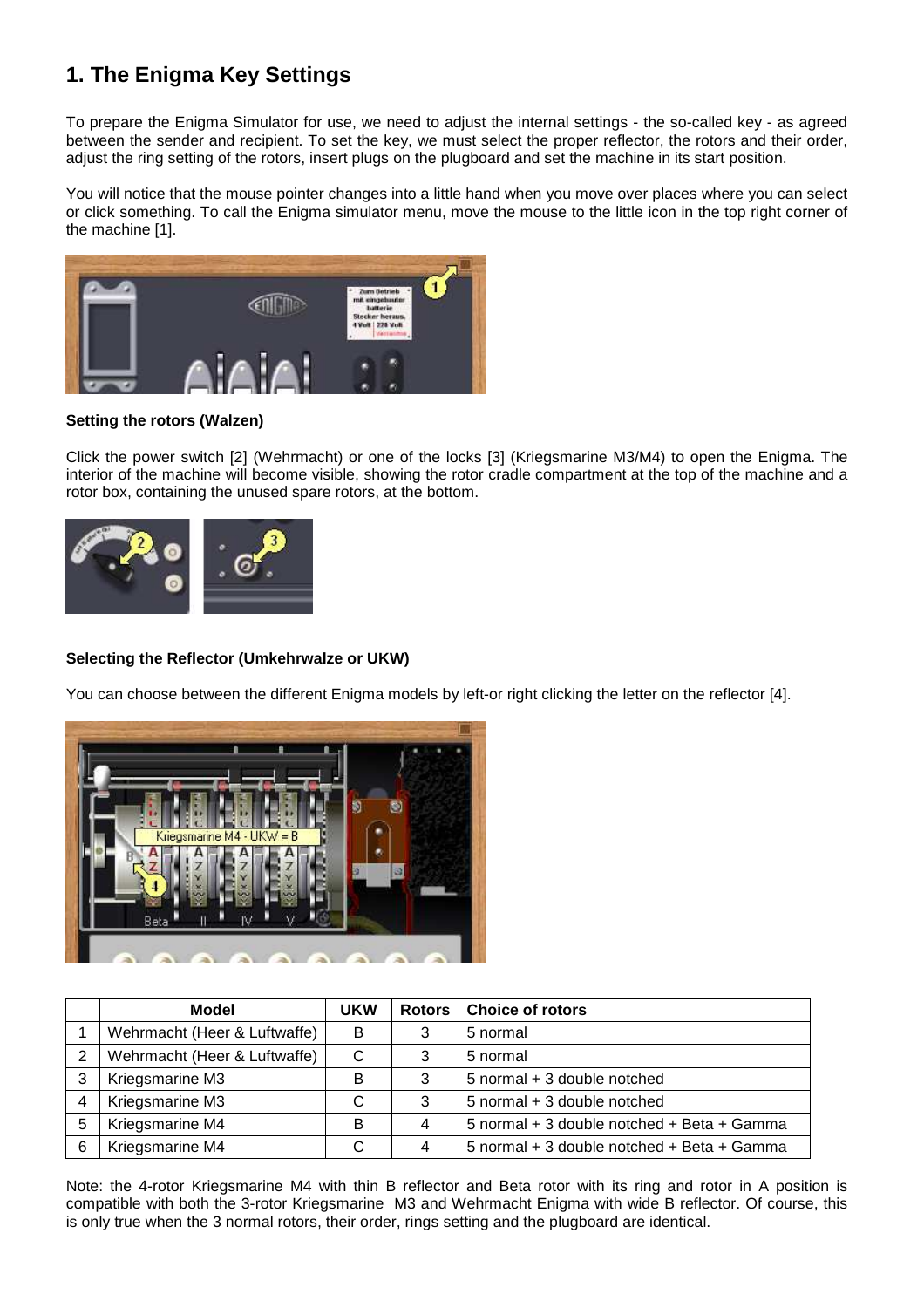#### **Changing the Rotors (Walzen)**

To change one or more rotors, click on a rotor [5] in the rotor cradle to lift it out of the Enigma machine. The rotor will be placed on top of the machine. Below a Werhmacht model with one extracted rotor.



Click on an empty place [6] in the box with spare rotors, at the bottom of the machine, to put the extracted rotor in the spare rotors box.



To insert another rotor in the rotor cradle, select the desired rotor from the rotor box (it will be placed on top of the machine) and click on an empty place in the rotor cradle.

#### **Adjusting the Ring Setting (Ringstellung)**

You can adjust the ring setting (Ringstellung) of a rotor when it is extracted from the machine. Once it is placed on top of the machine, you can adjust the ring setting by clicking the upper [7] or lower [8] half of the displayed rotor. When the ring is adjusted, click on an empty place at the desired location in the rotor cradle to place that rotor in the machine.



You might find it easier to lift out all rotors from the rotor cradle and put them all into the box with spare rotors first, and then select, adjust and insert them one by one in the machine.

Once all rotors are placed in the rotor cradle, you can close the lid by clicking the little handle [9] at the top left, above the reflector. It will be impossible to close the lid if not all required rotors are placed inside the machine. Once all settings are finished and the machine is closed, the proper machine (Enigma I, M3 or M4) will appear.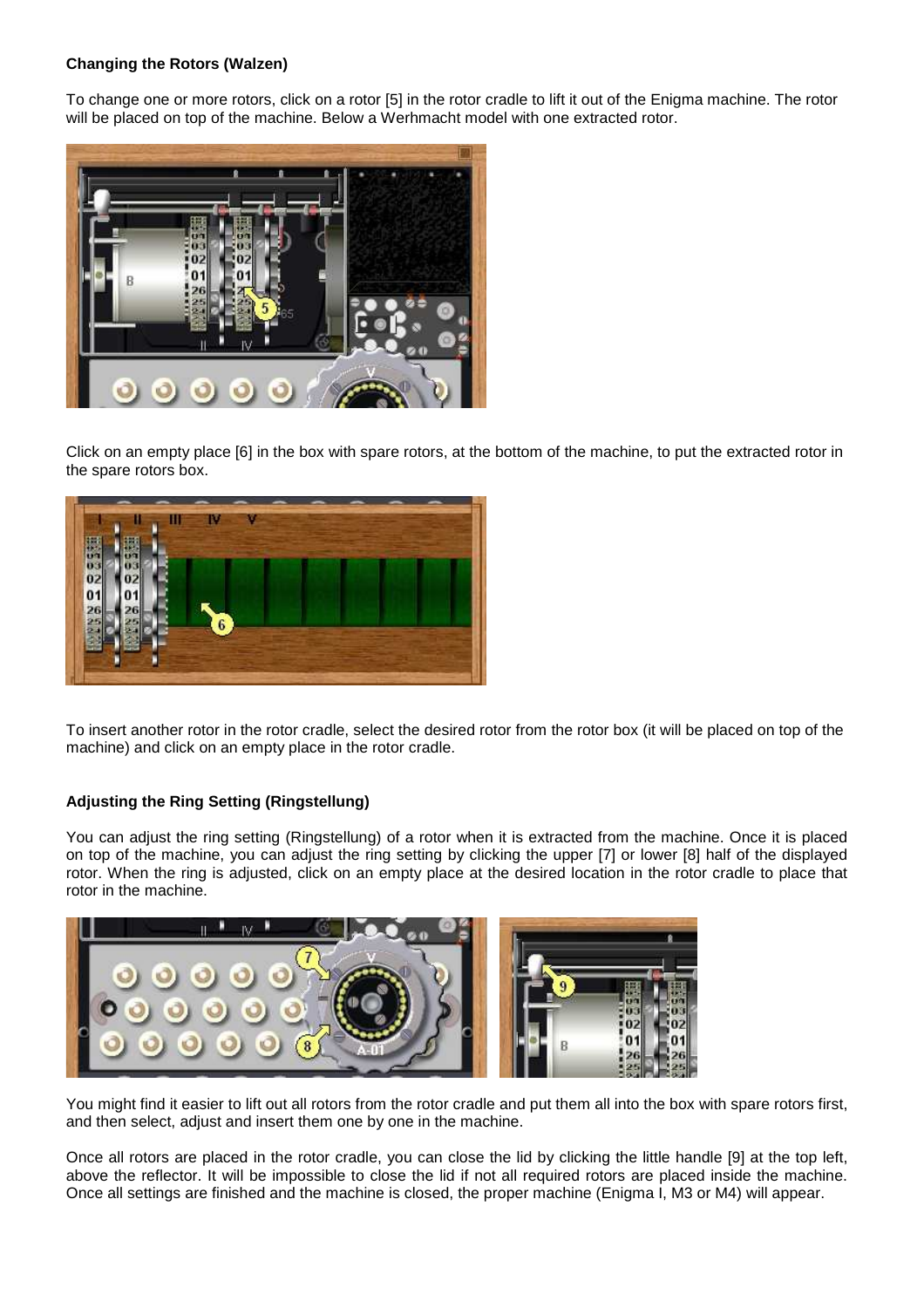#### **Connecting the Plugs (Stecker) on the Plugboard (Steckerbrett)**

To connect plugs from one socket to another (to switch the letter connections) you must click in the area of the plugs [10], at the bottom of the Enigma.



The plugboard or 'Steckerbrett' will appear. Simply click the desired socket [11] and then click the socket that you want to connect it to [12]. To clear a connection, just click one of the plugs [13] of a pair and both plugs will disappear. After finishing the plug settings you can return to the Enigma top view by clicking the keys [14] above the plugboard.



The Wehrmacht machine has a plugboard with QWERTZ layout, identical to its keyboard. The Kriegsmarine machine has a sequentially numbered layout. For ease of setting, you can change this layout by clicking one of the single test sockets on the left and right (QWERTZ to ABCDEF for Wehrmacht and 1 2 3 4 5 to ABCDEF for Kriegsmarine)

#### **Setting the Rotor Start Position (Spruchschlussel)**

On the main screen you can change the start position of the rotors by clicking the upper [15] or lower [16] half of the rotor thumb wheels. You can save the start position temporarily by pressing the INS key, and retrieved these rotor positions later by pressing the HOME key.



The Wehrmacht Enigma has rotors with numbers. Therefore, to set a message key (see procedure later on), the simulator has a help sheet to convert letters to numbers. This sheet appears when you click on the number inside the little rotor window [17]. The real Enigma has this table fixed inside the wooden cover of the machine.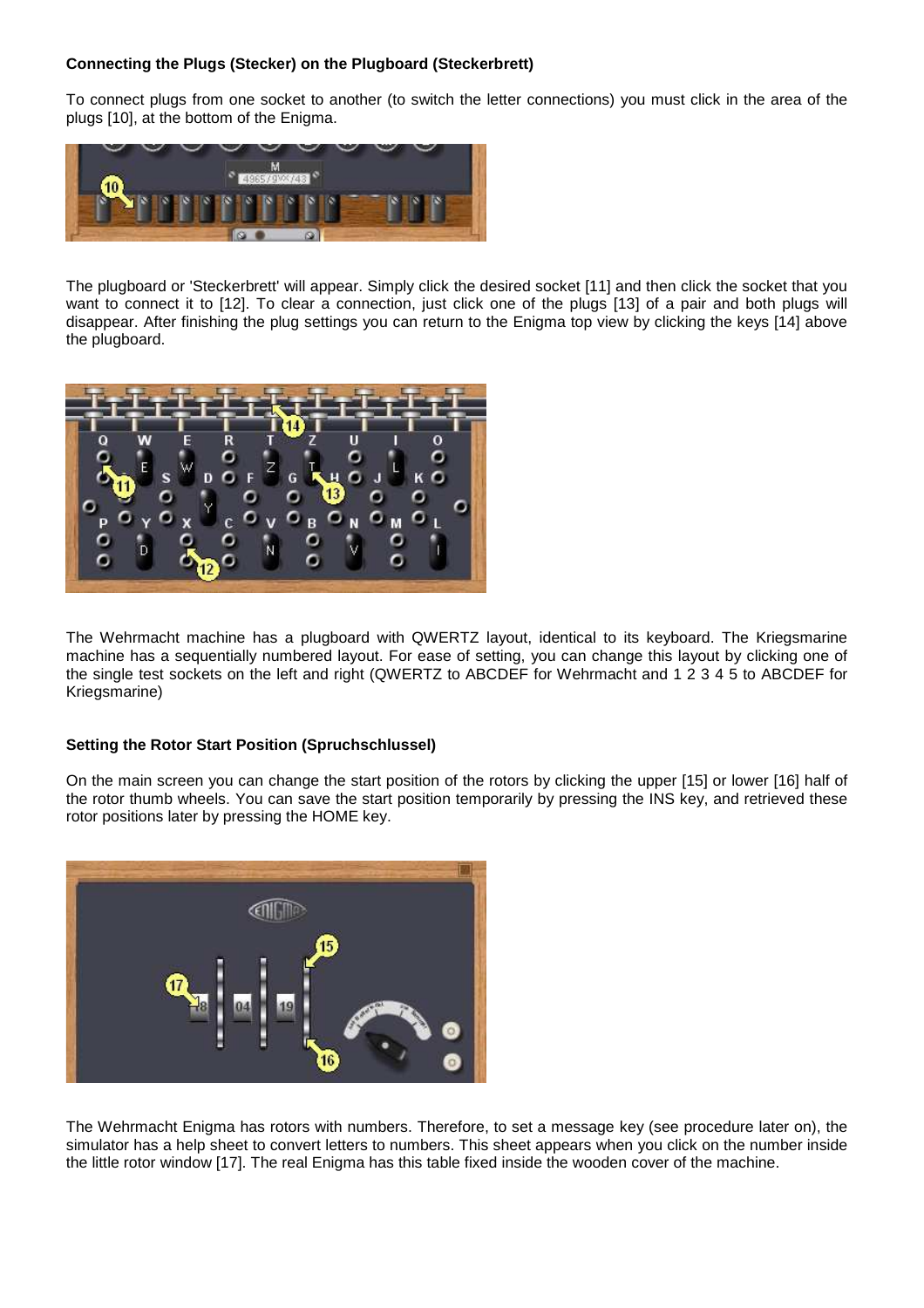#### **The Text Box**

You can display the plaintext and ciphertext together in a little text box at the bottom of the Enigma by clicking the lock [18] on the wooden box. Use the DEL or Backspace keys to clear this text box. Click again on the lock to hide the text box. This text box is useful when processing large pieces of text.



#### **The Auto Typing Function**

If you have a large amount of plaintext or ciphertex that needs to be typed, you can use the Auto Typing function. This function is called from the Enigma menu. In the Auto Typing window you can type, edit or paste pieces of text, or retrieve the content of the clipboard. You can select four different speeds of typing. Select 'Start' when your text is ready for processing. Auto Typing is aborted by pressing the ESC key. Make sure that all setting are finished and the rotors are in the proper start position before starting the Auto Typing.

Note: Auto Typing will only process alphabet characters and ignore all other characters (figures, punctuations and spaces). When decrypting a message, make sure that there are no Kenngruppen included (see procedure later on) or delete the Kenngruppen from the text window.

#### **The Smart Clipboard**

You can call the Smart Clipboard from the Enigma menu or by clicking inside the text box at the bottom of the Enigma. You can select various ways to format and transfer text to the clipboard. When formatted for ciphertext, the output is arranged in groups of five letters for the Wehrmacht machine and groups of four letters for both Naval M3 and M4 machines.

#### **Save and Load Machine Settings**

Loading, saving, deleting and viewing the key settings is available from the simulator menu. The machine settings can be saved with the .eni extension. On start-up the simulator will be loaded with the last used settings. If no settings file was found on start-up, the default settings are loaded and a message is displayed.

#### **Enabling or Disabling the Sounds**

The sound effects can be disabled through the simulator menu. The sound is automatically muted when the "Very Fast option" is chosen during Auto Typing.

#### **Exiting the Simulator**

To exit the Enigma simulator, select Exit in the simulator menu. If the key settings are changed, you will be prompted to save the current rotor and plug settings (the rotor start positions are never saved)

#### **Photo Gallery**

Select the Gallery in the simulator menu to view a series of photos of Enigma machines.

#### **Cryptanalysis and Test Mode**

For cryptanalysis and testing purposes there are two special features:

You can hold down an Enigma letter key, by means of the PC keyboard, and at the same time move a rotor manually by clicking the rotor thumb wheel with your mouse. This way, for a given key, you can observe the ciphering output lamps change while turning the rotors by hand.

You can disable the rotor advance mechanism by using the F10 key. A warning will be displayed above the rotors. Use F10 again to restore the rotor advance mechanism.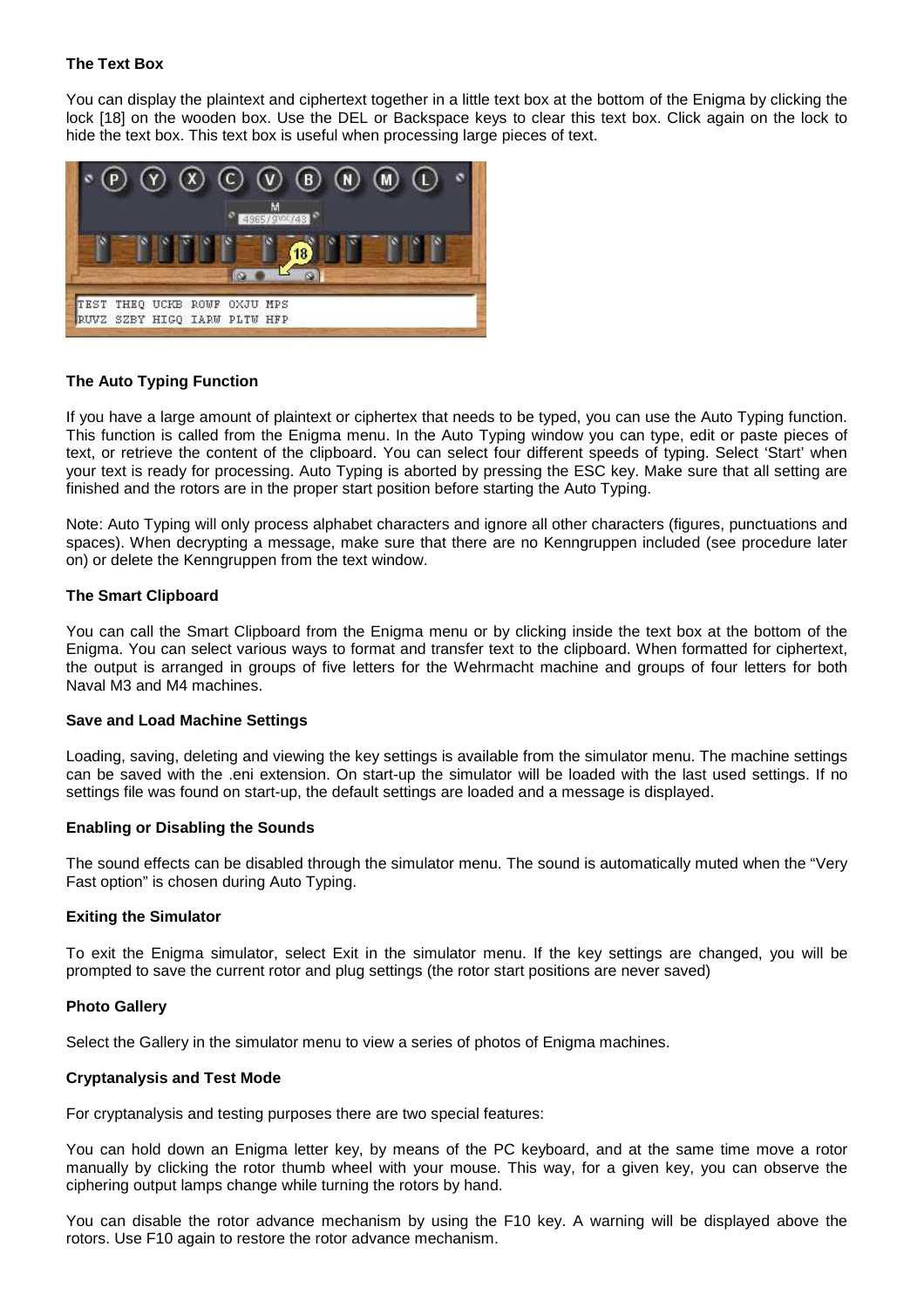## **2. Message Procedures**

#### **Wehrmacht Procedure**

Each day, the Heer (Army) and Luftwaffe (Airforce) operators set up the machine according to the secret daily key sheet. This sheet contained the day (Tag), rotor selection and order (Walzenlage), ring setting (Ringstellung), plug connections (Steckerverbindungen) and identification groups (Kenngruppen). The days were printed in reversed order so that the operator could cut off each expired setting at the bottom.

|    |             |       | Tag Walzenlage Ringstellung |                                        |  |  | Steckerverbindungen           |  |  |                               |                 | Kenngruppen     |  |
|----|-------------|-------|-----------------------------|----------------------------------------|--|--|-------------------------------|--|--|-------------------------------|-----------------|-----------------|--|
|    | $31$ T TT V |       |                             | 06 22 14 PO ML IU KJ NH YT GB VF RE DC |  |  |                               |  |  |                               | EXS TGY IKJ LOP |                 |  |
| 30 | TTT TV      | $-11$ |                             | 17 04 26                               |  |  | BN VC XS WO AZ GT YH JU IK PM |  |  |                               |                 | KIJ TFR BVC ZAE |  |
| 29 | V T TTT     |       |                             | 15 02 09                               |  |  |                               |  |  | ML KJ HG FD SO TR EZ IU BV XC |                 | OZE TRF IOU TGB |  |

To identify the key, used for a particular message, the operator had to insert a five-letter identification group, usually as first group of the message. This so-called Buchstabenkenngruppe is composed of two randomly selected letters and one of the four possible three-letter Kenngruppen on the key sheet for that day. In our case, some examples of a correct Buchstabenkenngruppe for day 31 are TVEXS TGYZA or LOPXY. This five letter group, usually at the start of the message, had to be skipped during encryption and decryption.

If a message was divided into several parts, the operator had to insert a new Buchstabenkenngruppe for each part of the message. This key identification group was included in the letters count for the message header. By looking at this first group, the recipient immediately recognized which key was used for that particular message, which was important when messages arrived from previous days. To encrypt a message, the operator had to select a random start position for the rotors, the so-called message key, which had to be unique for each message. This procedure avoided excessive use of the same secret settings for a given day. Since the message key must be kept secret, they used the following procedure:

The operator selected a random basic position (Grundstellung) and a random message key (Spruchschlussel). In our example, the operator selects EHZ and XWB. He sets the rotors in the basic position EHZ and keys in the random message key XWB. The resulting TBS is the encrypted message key. Next, he encrypts the message with the random message key XWB as start position of the rotors. Finally, he sends the start position EHZ and encrypted message key TBS along with the encrypted message to the recipient.

On day 31 the following message is transmitted, from C to U6Z, sent at 1500 hrs and containing 49 letters.

U6Z DE C 1510 = 49 = EHZ TBS = TVEXS QBLTW LDAHH YEOEF PTWYB LENDP MKOXL DFAMU DWIJD XRJZ=

To decrypt the message we proceed as follows:

- Select the Wehrmacht Enigma I with B reflector.
- Select the rotors, adjust their ring setting and set the plugs according to key sheet day 31
- Set the rotor start positions to EHZ, the first trigram of the message
- Type in the second trigram TBS to retrieve the original message key. The result should be XWB
- Set the decrypted message key XWB as start position for the three rotors.
- Now decrypt the actual message, but make sure to skip the key identification group TVEXS.

This may well be your first decrypted message, Good Luck!

Note: in the pre-war Wehrmacht procedure, each message key was encrypted twice (to exclude errors) by a fixed secret basic position, valid for the whole day. For instance, with basic setting ABC, the message key XYZ was keyed in twice, resulting in JKL MNO. Only the double encrypted message key JKL MNO was sent along with the message. However, this created a mathematical relation between J and M, K and N, and L and O, a flaw that was exploited by the Polish codebreakers. German cryptologists understood this flaw and dropped the double encrypted message key in 1939, replacing it with a random basic position, sent along with a once encrypted message key.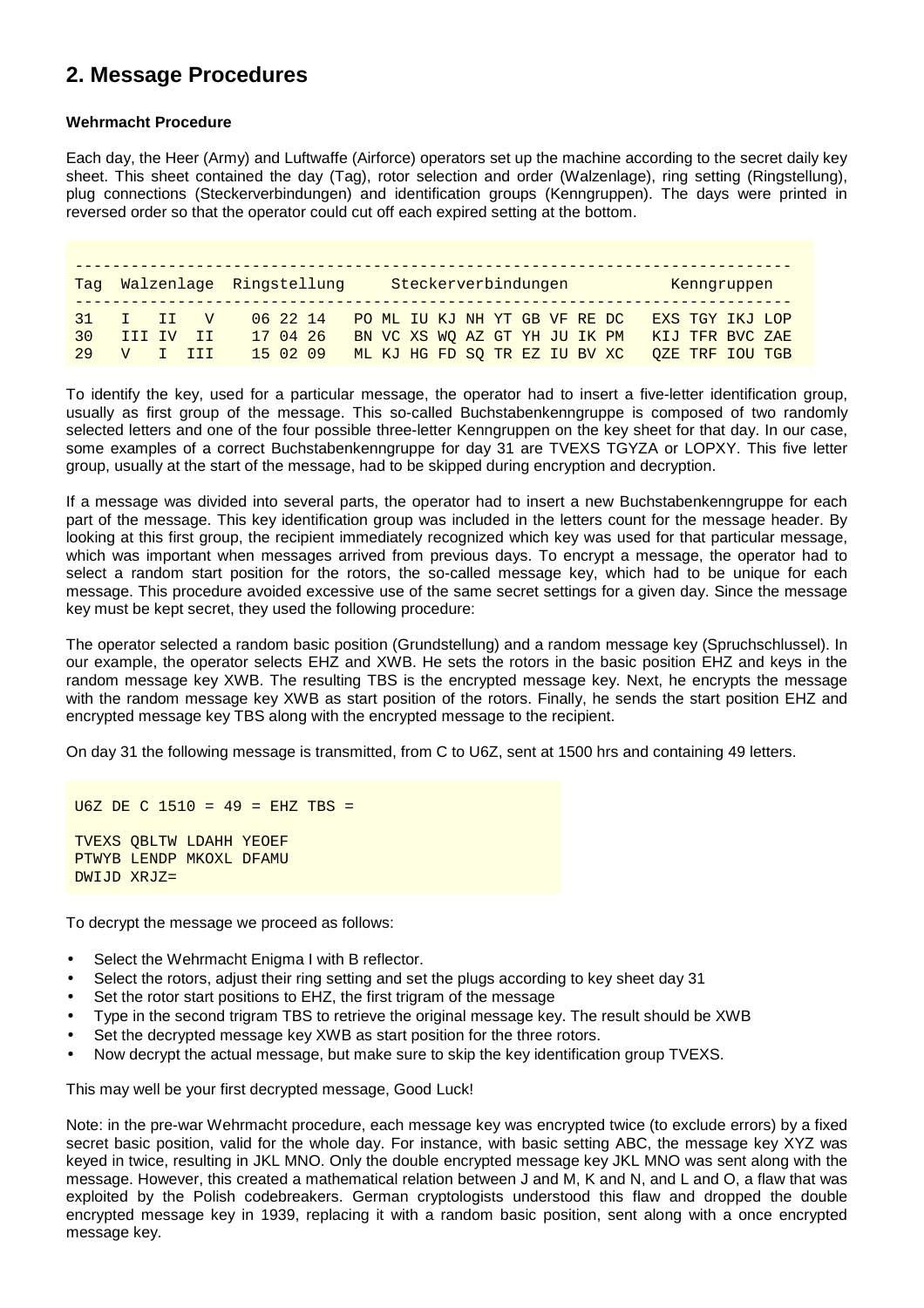#### **Kriegsmarine Procedure**

The Kriegsmarine (German Wartime Navy) procedures on sending messages with the Enigma cipher machine were far more complex and elaborate than the Heer and Luftwaffe procedures. The Kriegsmarine Enigma key sheets consisted of two parts.

- Schlusseltafel M Algemein Innere Einstellung (internal settings), contained the three rotors and their ring settings, the thin beta or gamma rotor and the reflector, and this only for the odd days of a month.
- Schlusseltafel M Algemein Aussere Einstellung (external settings), contained the plugs and Grundstellung (basic start position) for each day of the month.

An additional key existed for the officers and a special Schlussel M NIXE was used for private communication between the captain and U-boat Command, without other U-boats being able to read the message.

The Kriegsmarine system of Kenngruppen was completely different to the Heer and Luftwaffe Kenngruppen system. In addition to the key sheets, the Kriegsmarine used a Kenngruppenbuch on their main cipher nets to determine the message key. The Kenngruppenbuch contained the following parts:

- Zuteilungsliste (an allotment list) that told the operator which table (Spalte) he should use for a particular cipher net. This list consisted of two parts. The first part showed the Spalte number, given the name of the cipher nets, and the second part showed the different cipher nets, given the Spalte number.
- Tauschtafelplan (table pointer) told the operator which column of a given Spalte was used to select the required trigrams.
- Kenngruppen (identification groups), the tables (Spalte) with Kenngruppen.

The operator had to select two three-letter kenngruppen or trigrams from the Kenngruppenbuch:

- Schlüsselkenngruppe ( key indicator group) to identify which key was used
- Verfahrenkenngruppe (encryption indicator group) to obtain the message key

Both Schlüsselkenngruppe and Verfahrenkenngruppe had their own tables as determined in the Zuteilungsliste.

With the Enigma in the Grundstellung (the basic position for that day) the operator typed in the Verfahrenkenngruppe. The result would be the message key, used as start position to encipher the message. The two trigrams together (Schlüsselkenngruppe and Verfahrenkenngruppe) were the message indicator.

This message indicator underwent an additional substitution encryption with a bigram table called Doppelbuchstabentauschtafel (double-letter conversion table). A set of bigram tables consisted of nine different tables. A calendar determined which of the substitution tables was used on a particular day. The bigram table was reciprocal, meaning that if a bigram AB was encoded in KW, the bigram KW would also decode to AB.

The operator wrote the two trigrams from the message indicator underneath each other, but added one random dummy letter at the beginning of the first trigram and one dummy letter at the end of the second trigram. To encode, the bigrams were taken vertically from the message indicator and encoded according to the bigram table. The resulting two four-letter groups (the encoded message indicator) were added at the start of the message and were repeated at the end.

The Kriegsmarine Enigma messages were formatted in four-letter groups. Some messages were encoded with the Kurzsignalheft code book or the Wetterkurzschlussel, prior to encryption with the Enigma. The Kurzsignalheft (short-signal book) converted words, numbers and all kinds of operational and technical expressions and phrases into four-letter codes. The Wetterkurzschlussel (weather-short signal key) converted a complete weather report into a 23 or 24 letters code.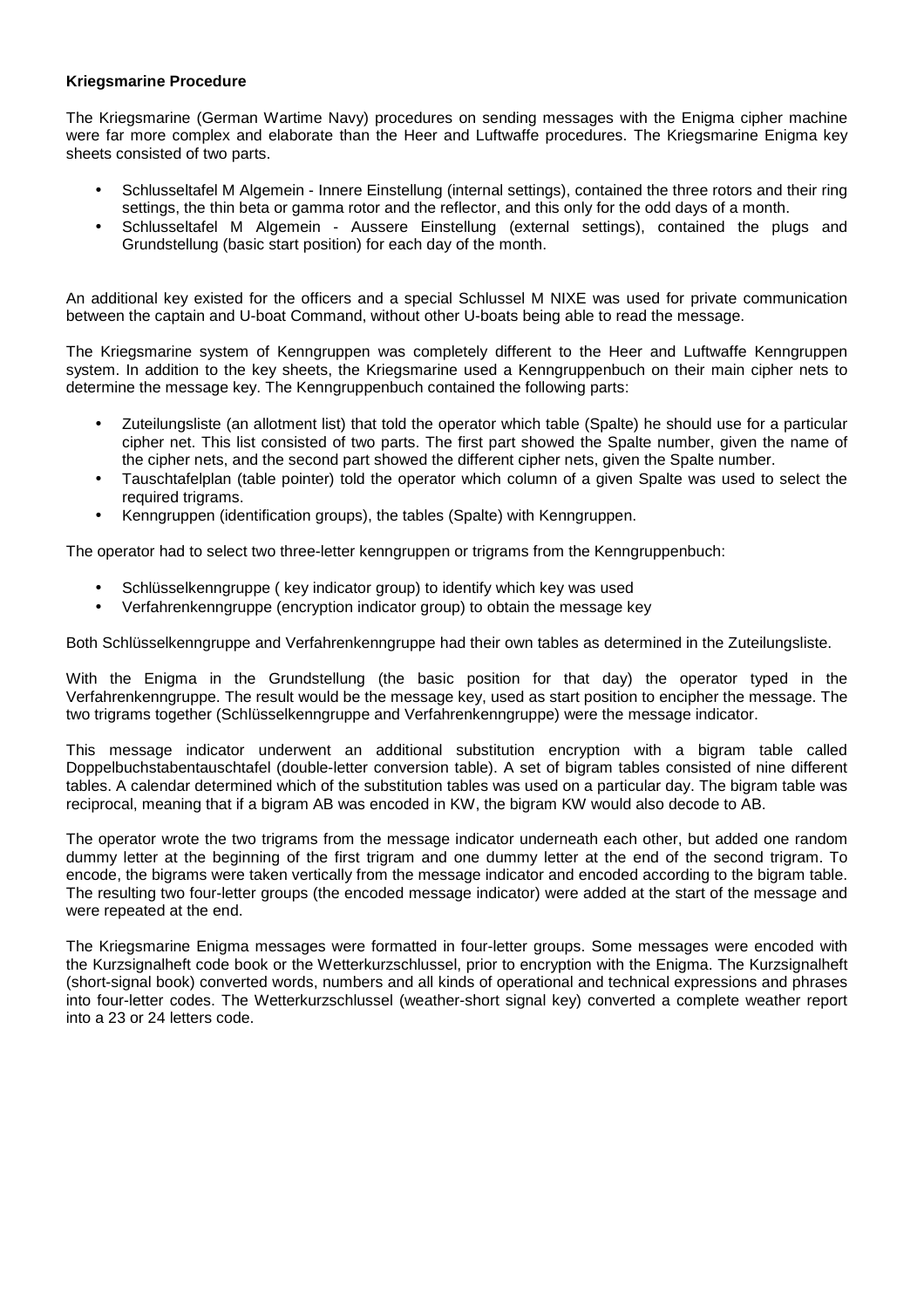#### **Formatting Rules and Commonly used Abbreviations**

The Heer and Luftwaffe transmitted their messages always in five-letter group. To make cryptanalysis harder, it was forbidden to use more than 250 characters in a single message. Longer messages were divided into several parts, each part using its own message key.

The Enigma machine could process letters only. Therefore, numbers were written out and punctuations were replaced by rare letter combinations.

The Wehrmacht used the following abbreviations:

 $KLAM = Parenthesis$  $ZZ = Comma$  $X = Full stop (end of sentence)   
YY = Point or dot$  $=$  Point or dot  $X^{***}X =$  Inverted commas

Question mark (Fragezeichen in German) was usually abbreviated to FRAGE, FRAGEZ or FRAQ.

Foreign names, places, etc. are delimited twice by "X" as in XPARISXPARISX or XFEUERSTEINX

The letters CH were written as Q. ACHT became AQT, RICHTUNG became RIQTUNG

Numbers were written out as NULL EINZ ZWO DREI VIER FUNF SEQS SIEBEN AQT NEUN

It was prohibited to encipher the word "NULL" several times in succession, so they used CENTA (00), MILLE (000) and MYRIA (0000). Some examples: 200 = ZWO CENTA, 00780 = CENTA SIEBEN AQT NULL.

To make cryptanalysis even harder, some complications were introduced in the Wehrmacht message procedures during the war. Since the third, left-most rotor, only advanced every 676 keystrokes, this rotor didn't have much effect during enciphering (such long messages were forbidden for security reasons). However, the operator could encipher a certain four letter code into the message, for instance CYOP, and change the left rotor position. When the receiving operator encountered these letters during deciphering, he also turned the left-most rotor to another position (in the case CYOP to position O).

Another complication, added at the end of the war, was placing the rotors 'with rotation'. Every 8 hours, a given rotor placing was rotated clockwise. If the rotors for that day were 241, this changed during the day to 124 and 412. The ring setting for the individual rotors did not change, and moved along with the rotors.

The Kriegsmarine formatted their messages in four-letter groups. They used the following abbreviations:

 $X = Period$  $Y = Comma$ <br> $UD = Question$  $=$  Question Mark  $XX =$  Colon YY = Dash/Hyphen/Slant  $KK^*KK =$  Parenthesis  $J****J =$  Stress Mark

On the following pages, you will find two authentic messages, one Wehrmacht and one Kriegsmarine message, to put your knowledge on Enigma procedures into practice.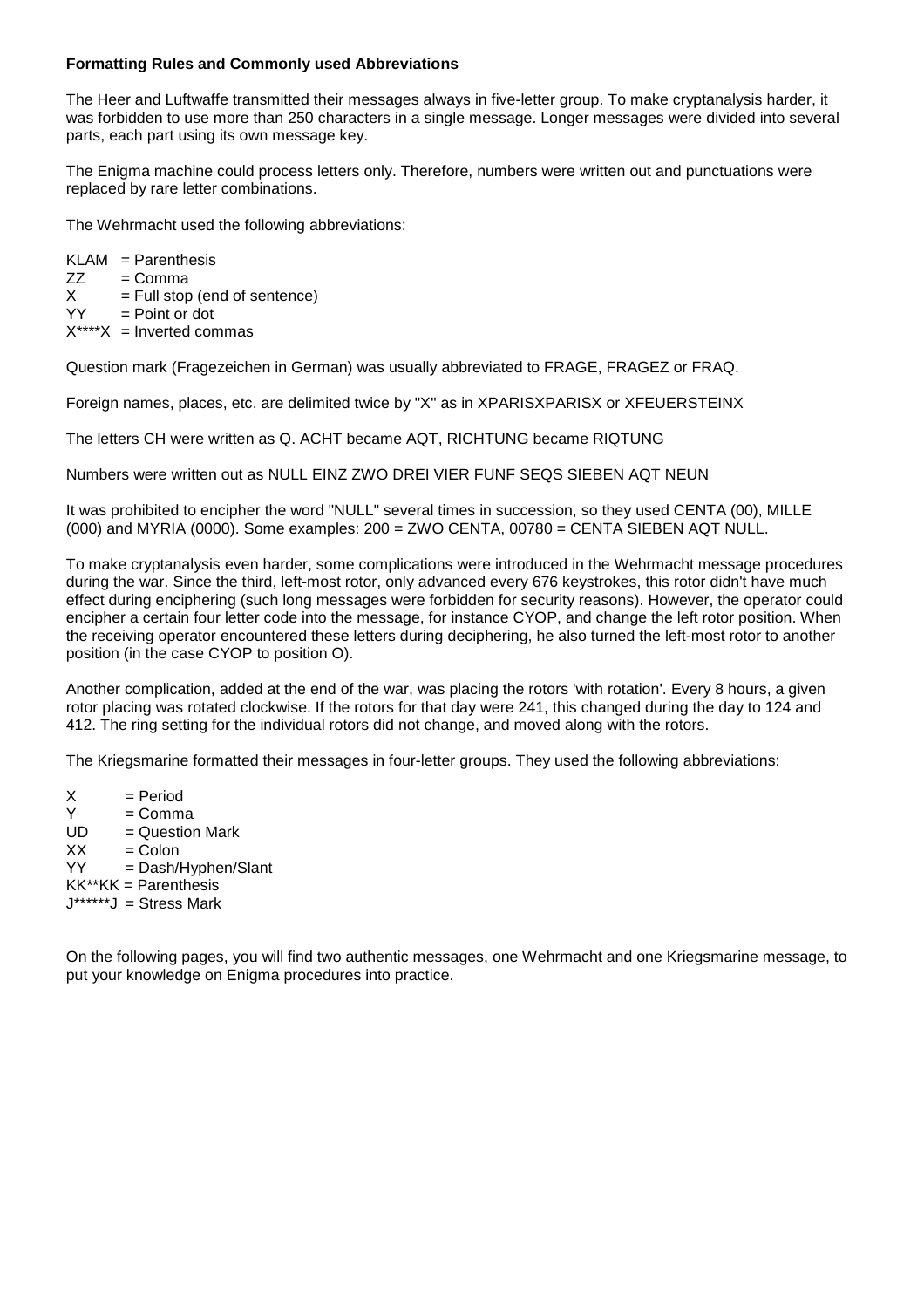#### **Authentic Wartime Message from the Russian Front**

The following authentic message in two parts is a pre-release of the fruits of an on-going codebreaking project to break a large number of original German wartime messages. The project is a joint effort by Frode Weierud and Geoff Sullivan, two members of the Crypto Simulation Group (CSG).

The message was sent by the commander of the SS-Totenkopf Division (SS-T), also known as 3 SS-Panzergrenadier-Division Totenkopf, a division of the Waffen-SS. The message was destined to the LVI (56) Armee Korps. In April 1941, SS-T was ordered east to join Heeresgruppe Nord, which formed the northern wing of operation Barbarossa, the campaign against Russia. SS-T saw action in Lithuania and Latvia, and breached the Stalin Line in July 1941. The message from July 7 contains a situation report on SS Panzer Regiment 3 and its 1st Battalion.



The settings as recovered by the CSG codebreakers:

| Maschine:     | Wehrmacht Enigma I            |
|---------------|-------------------------------|
| UKW:          | ĸ                             |
| Walzenlage:   | 245                           |
| Ringstellung: | BUL                           |
| Stecker:      | AV BS CG DL FU HZ IN KM OW RX |

Don't forget to use the first trigram from each part as start position to decrypt the second trigram in order to retrieve the message key (start position for decrypting). RFUGZ and FNJAU are Kenngruppen to identify the key, and must be skipped while decrypting!

The Message:

Befordert am: 07.07.1941 1925 Uhr Durch: Funkspruch Nr.:20 Von/An: f8v/bz2 Absendende Stelle : SS-T Div Kdr An: LVI A.K. fuer m7g 1840 - 2tl 1t 179 - WXC KCH – RFUGZ EDPUD NRGYS ZRCXN UYTPO MRMBO FKTBZ REZKM LXLVE FGUEY SIOZV EQMIK UBPMM YLKLT TDEIS MDICA GYKUA CTCDO MOHWX MUUIA UBSTS LRNBZ SZWNR FXWFY SSXJZ VIJHI DISHP RKLKA YUPAD TXQSP INQMA TLPIF SVKDA SCTAC DPBOP VHJK 2tl 155 - CRS YPJ - FNJAU SFBWD NJUSE GQOBH KRTAR EEZMW KPPRB XOHDR OEQGB BGTQV PGVKB VVGBI MHUSZ YDAJQ IROAX SSSNR EHYGG RPISE ZBOVM QIEMM ZCYSG QDGRE RVBIL EKXYQ IRGIR QNRDN VRXCY YTNJR

Decrypting the message is your job. Good luck!

The next page contains a spoiler with the raw decrypt, the rearranged plaintext and the translation in English. Don't read any further before you decrypted the message.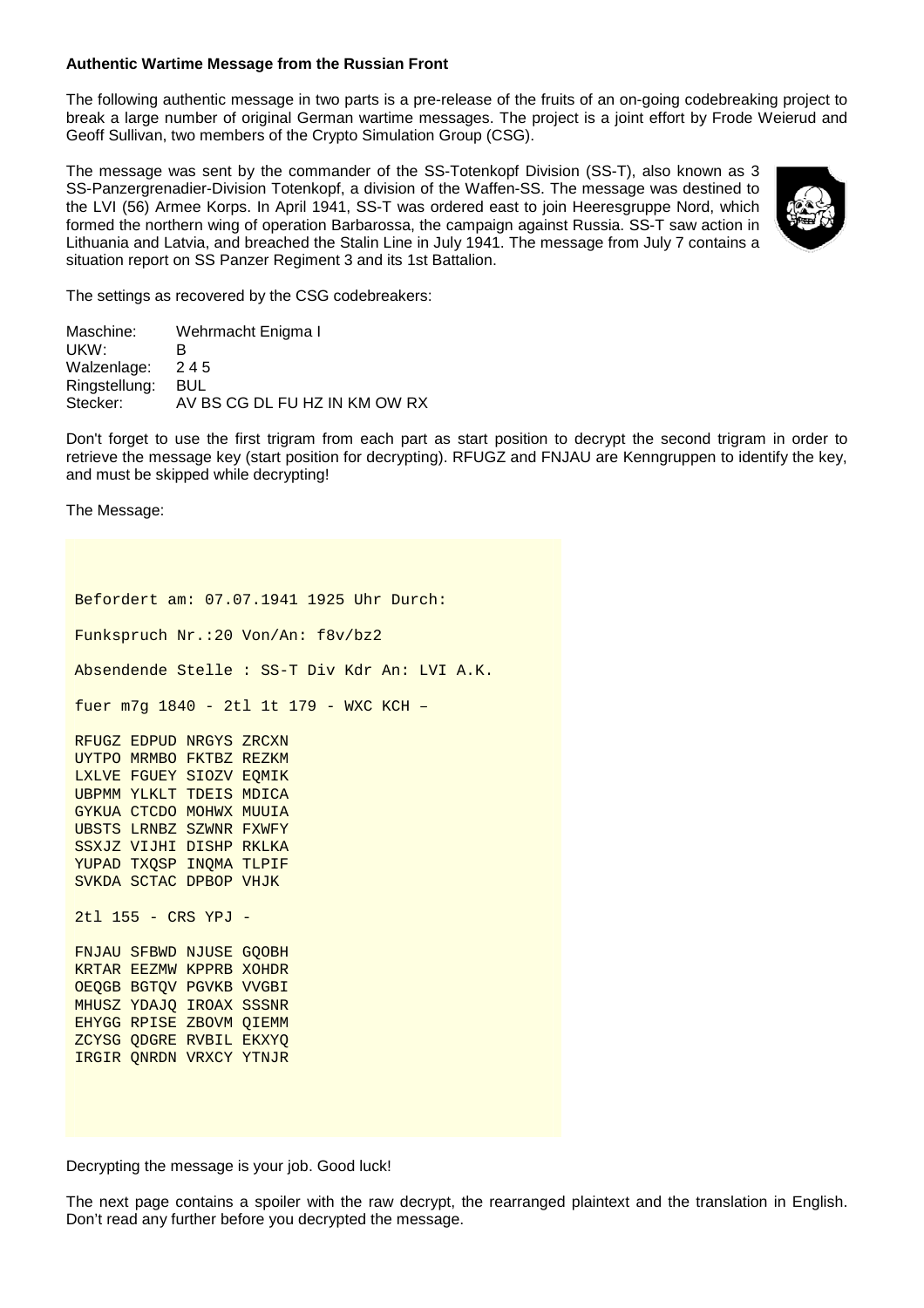#### **This is a spoiler!**

The raw plaintext, without Kenngruppen:

PART 1

AUFKL XABTE ILUNG XVONX KURTI NOWAX KURTI NOWAX NORDW ESTLX SEBEZ XSEBE ZXUAF FLIEG ERSTR ASZER IQTUN GXDUB ROWKI XDUBR OWKIX OPOTS CHKAX OPOTS CHKAX UMXEI NSAQT DREIN ULLXU HRANG ETRET ENXAN GRIFF XINFX RGTX PART 2 DREIG EHTLA NGSAM ABERS IQERV ORWAE RTSXE INSSI EBENN ULLSE QSXUH RXROE MXEIN SXINF RGTXD REIXA UFFLI EGERS TRASZ EMITA NFANG XEINS SEQSX KMXKM

The plaintext, rearranged and with converted abbreviations:

AUFKL[AERUNG] X ABTEILUNG X VON X KURTINOWA X KURTINOWA X NORDWESTL[ICH] X SEBEZ X SEBEZ X UAF FLIEGERSTRASZE RIQTUNG X DUBROWKI X DUBROWKI X OPOTSCHKA X OPOTSCHKA X UM X EINS AQT DREI NULL X UHR ANGETRETEN X ANGRIFF X INF X RGT X DREI GEHT LANGSAM ABER SIQER VORWAERTS X EINS SIEBEN NULL SEQS X UHR X ROEM[ISCHEN ZIFFER] X EINS X INF RGT X DREI X AUF FLIEGERSTRASZE MIT ANFANG X EINS SEQS X KM X KM X OSTW[EST] X KAMENEC X K

Translation into English:

XOSTW XKAME NECXK

RECONNAISSANCE UNIT FROM KURTINOWA NORTH-WEST OF SEBEZ ON THE FLIGHT CORRIDOR IN DIRECTION DUBROWKI, OPOTSCHKA. STARTED TO MOVE AT 18:30 HOUR. ATTACK INFANTRY REGIMENT 3 GOES SLOWLY BUT SURELY FORWARDS. 17:06 HOUR, I (BATTALION) INFANTRY REGIMENT 3 ON THE FLIGHT CORRIDOR STARTING 16 KM EAST-WEST OF KAMENEC.

Message copyright by Frode Weierud and Geoff Sullivan**.** 

More examples of broken messages are found on Frode Weierud's Cryptocellar web pages: http://cryptocellar.org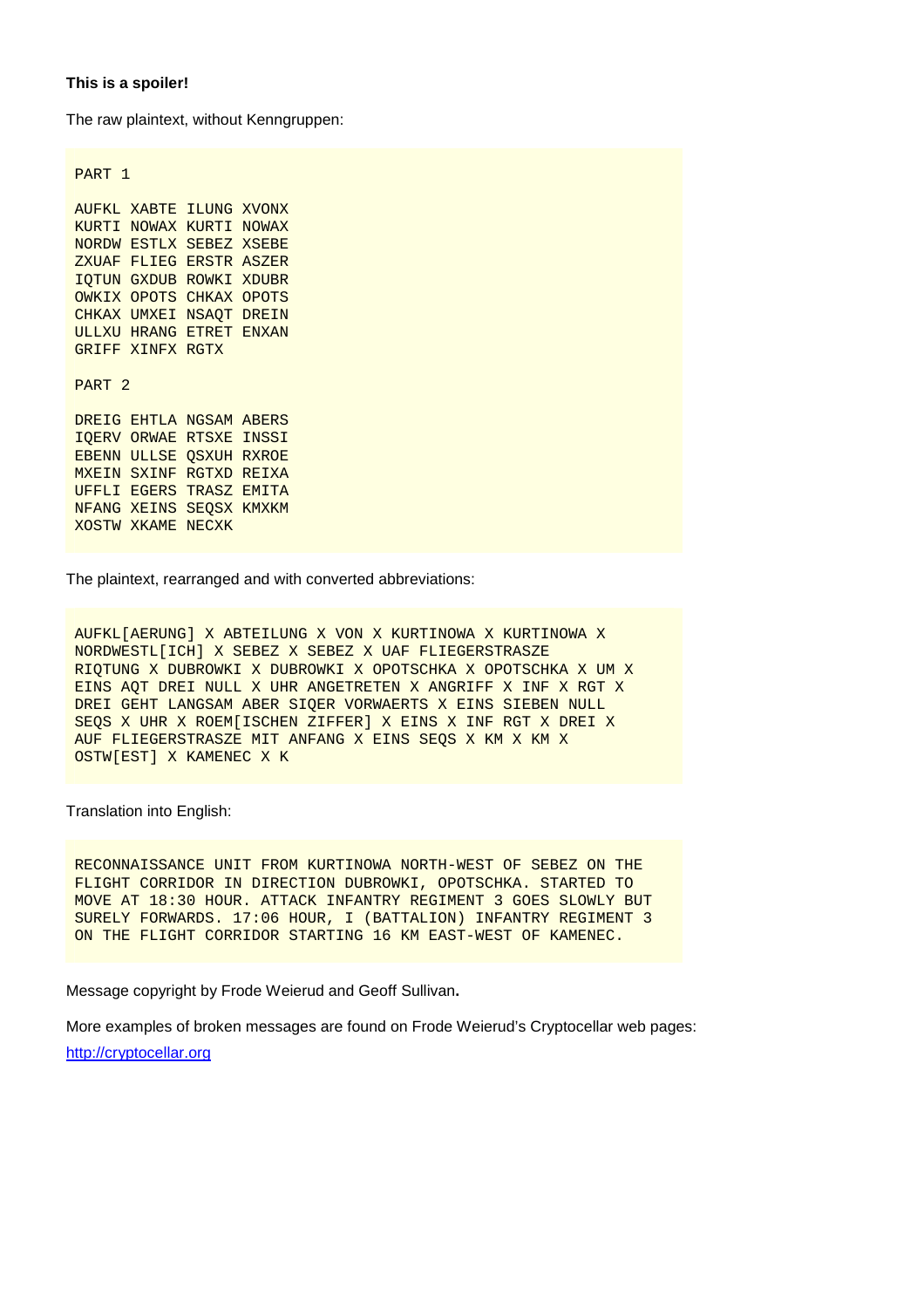#### **Authentic wartime U-Boat Message from the North Atlantic**

The following message was intercepted by the British destroyer HMS Hurricane in the North Atlantic on November, 25, 1942. This was during the ten months black-out which occurred after the introduction of the notorious four-rotor Enigma. During that period, the codebreakers in Bletchley Park were unable to decrypt the Kriegsmarine radio traffic, encrypted with the Triton keys on the new Enigma M4. This message is one of three, believed to be unbroken until today, and published by Ralph Erskine in a letter to Cryptologia.

With the contents of the message unveiled, we were able to find the story of the U-boat in the Archives. It is a story that brings the message and its reader closer than ever to the dramatic events of naval warfare during the Second World War. The message was written by Kapitänleutnant Hartwig Looks, commander of U-264, a type VIIC U-boat. Between November 1942 and February 1944, U-264 sailed out on six patrols. On its first patrol, U-264 sank the Greek 'Mount Taurus' in convoy ONS-144.



On the third patrol, U-264 sank the British 'Harperley' and American 'West Maximus', both in convoy ONS-5. On February 5, 1944, U-264 left St-Nazaire for its seventh and fatal patrol. The message, presented here, was sent on their first patrol.

In 2006, Stefan Krah started the M4 Project, an effort by to break these three authentic messages, enciphered on four-rotor Enigma M4. Stefan has already succeeded in breaking 2 of the 3 messages, with the help of distributed computing (a large number of computers, working together in a network).

The settings as recovered by Stefan Krah:

| Maschine:       | Kriegsmarine M4                                                  |
|-----------------|------------------------------------------------------------------|
| UKW:            |                                                                  |
| Walzenlage:     | Beta 241                                                         |
| Ringstellung:   | $A - A - A - V$                                                  |
| Stecker:        | AT BL DF GJ HM NW OP QY RZ VX                                    |
|                 | (1/20, 2/12, 4/6, 7/10, 8/13, 14/23, 15/16, 17/25, 18/26, 22/24) |
| Start position: | V-J-N-A                                                          |

Note: the M4 software returned the plug settings as letters. In reality, Kriegsmarine key sheets contained plug combinations with numbers (the M4 carried a sequentially numbered plugboard layout).

The message, as received by HMS Hurricane (a few small errors included, probably during reception):

```
 T.O.R.1152/19/221 (53 GROUPS).
```
FCLC QRKN NCZW VUSX PNYM INHZ XMQX SFWX WLKJ AHSH NMCO CCAK UQPM KCSM HKSE INJU SBLK IOSX CKUB HMLL XCSJ USRR DVKO HULX WCCB GVLI YXEO AHXR HKKF VDRE WEZL XOBA FGYU JQUK GRTV UKAM EURB VEKS UHHV OYHA BCJW MAKL FKLM YFVN RIZR VVRT KOFD ANJM OLBG FFLE OPRG TFLV RHOW OPBE KVWM UQFM PWPA RMFH AGKX IIBG FCLC QRKM VA

The first two and the last two groups (FCLC QRKN) are the message indicator and must be skipped during decryption. Set your Enigma to the provided settings, with rotor start position VJNA, and decrypt the message, starting from group NCZW.

The message indicator told the operator which settings he had to use for a particular message. This message indicator was composed with the complex Kriegsmarine Kenngruppen system and remains unknown. However, Krah's software provided the actual message settings without help of the message indicator details.

The next page again contains the spoiler. Don't read any further before you decrypted the message.

Thanks go to Stefan Krah for the permission to use this message as an example. More information on the M4 message breaking project and the original messages can be found on Stefan Krah's website: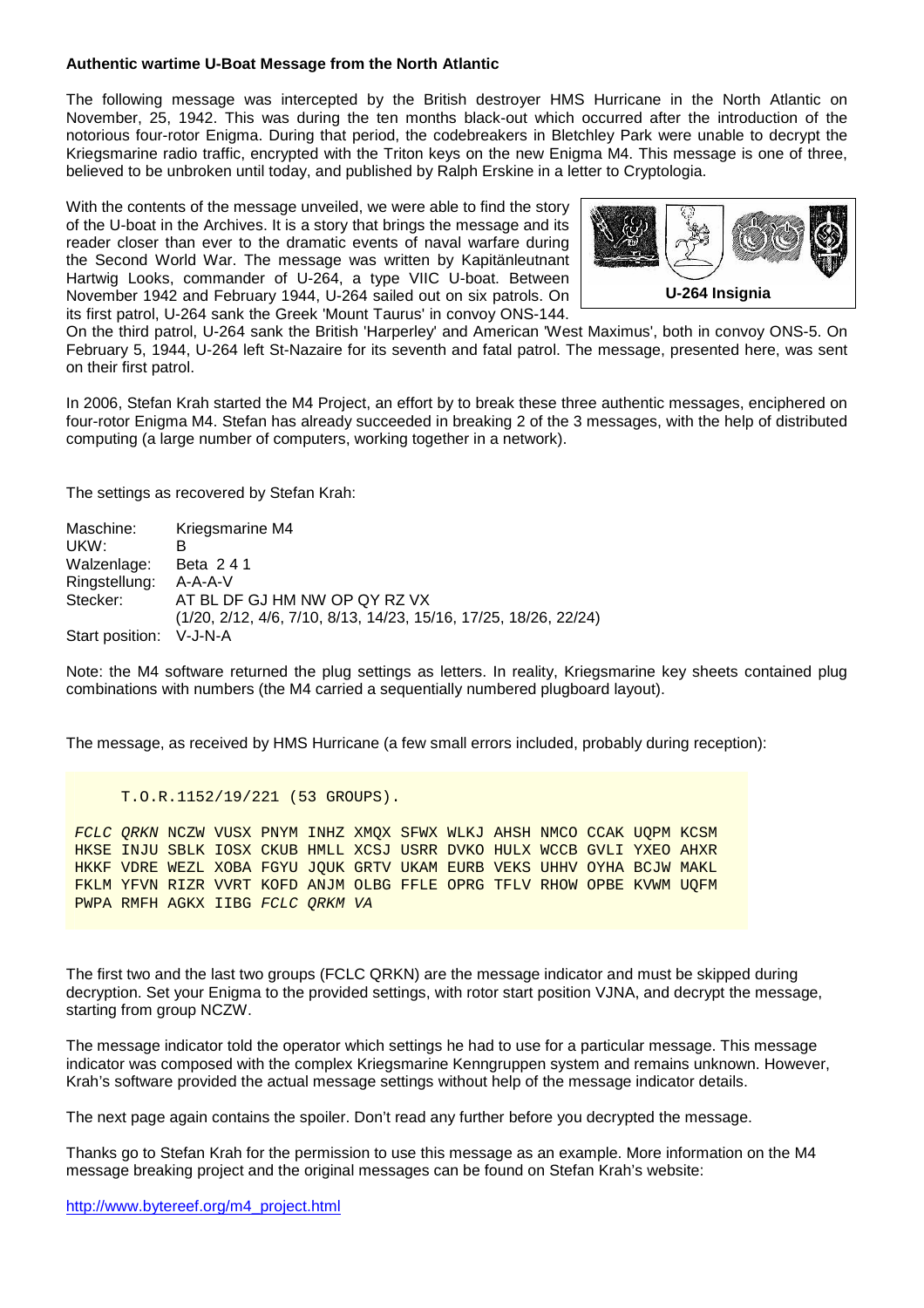The raw plaintext, without kenngruppen.

VONV ONJL OOKS JHFF TTTE INSE INSD REIZ WOYY QNNS NEUN INHA LTXX BEIA NGRI FFUN TERW ASSE RGED RUEC KTYW ABOS XLET ZTER GEGN ERST ANDN ULAC HTDR EINU LUHR MARQ UANT ONJO TANE UNAC HTSE YHSD REIY ZWOZ WONU LGRA DYAC HTSM YSTO SSEN ACHX EKNS VIER MBFA ELLT YNNN NNNO OOVI ERYS ICHT EINS NULL

The plaintext, rearranged and with converted abbreviations:

VON VON J LOOKS J HFFTTT [HF FUNKTELEGRAMM] EINS EINS DREI ZWO YY QNNS NEUN INHALT XX BEI ANGRIFF UNTER WASSER GEDRUECKT Y WABOS [WASSERBOMBEN] X LETZTER GEGNERSTAND[ORT] NUL ACHT DREI NUL UHR MAR[INE]QU[ADRANT] ANTON JOTA NEUN ACHT SEYHS DREI Y ZWO ZWO NUL GRAD Y ACHT S[EE]M[EILEN] Y STOSSE NACH X EKNS VIER M[ILLI]B[BAR] FAELLT Y [WIND] NNN NNN OOO VIER Y SICHT EINS NULL

Translation into English:

```
FROM LOOKS: RADIO SIGNAL 1132/9 
CONTENTS: FORCED TO SUBMERGE DURING ATTACK, DEPTH CHARGES. 
LAST ENEMY LOCATION 08:30 HOUR NAVAL GRID AJ 9863, 220 DEGREES, 
8 NAUTICAL MILES, [I am] FOLLOWING [THE ENEMY]. [BAROMETER] 1014 MILLIBAR 
[TENDENCY] FALLING, [WIND] NORTH NORTH EAST 4, VISIBILITY 10
```
On February 19, 1944, in search of a convoy in the North Atlantic, U-264 was detected by destroyers, protecting convoy ON-224. HMS Woodpecker, HMS Starling, HMS Kite, HMS Wren and HMS Wild Goose tightened the rope around U-264 and dropped more than 250 depth charges near the U-boat, causing fatal damage. Out of control, U-264 sank to a depth of 230 meter and Kapitänleutnant Looks gave the order to blow the air tanks and surface.

As they surfaced, the five sloops encircled the U-boat and immediately opened fire. Looks ordered his crew to leave the boat. U-264 sank in the early evening of February 19, at position 48°31'N-22°05'W. Looks and all crew members, 52 men in total, were picked up by HMS Woodpecker. The crew of U-264 survived their incredible nightmare and spent the rest of the war as prisoners, unlike many other U-boats crews who where less fortunate.

Note: the decrypted message was sent on the first patrol of U-264 and therefore is not related to the final days of Kapitänleutnant Hartwig Looks' U-boat.

A detailed account of the final hours of U-264 is found on the Enigma Simulator website:

http://users.telenet.be/d.rijmenants/en/m4project.htm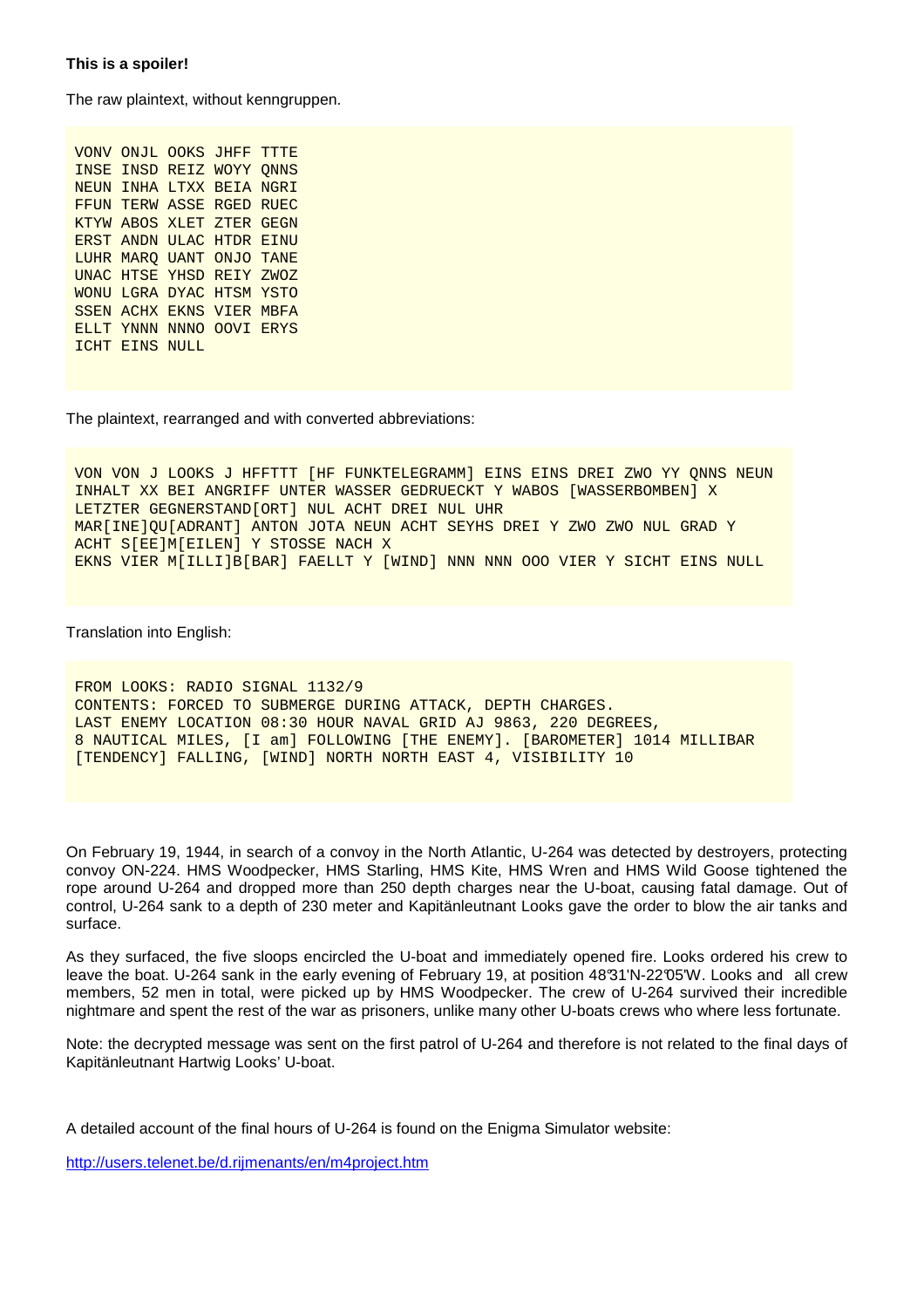# **3. Technical details of the Enigma Machine**

The Enigma machine is an electro-mechanical device. It consists of a keyboard (German QWERTZ layout), a lamp panel, representing the alphabet, and three or four rotors. One or more rotors move on each key stroke. The rotors and plugboard translate the depressed key into a burning lamp, representing the encrypted letter. The machine has a compartment for a 4 volt battery. Some versions have a switch to select between internal battery and external power supply. Other versions have an transformer to connect the machine to the AC mains.

The picture on the left shows the wiring. To simplify the example, only four of each of the components are shown. In reality, there are 26 lamps, keys, plugboard sockets and wiring connections inside the rotors. The current flows from the battery [1] through the depressed bidirectional letter-switch [2] to the plugboard [3]. The plugboard allows rewiring the connections between keyboard [2] and fixed entry plate [4]. Next, the current proceeds through the - unused, and therefore closed - socket [3] via the entry plate [4] through the cross-wirings of the three (Wehrmacht Enigma) or four (Kriegmarine M4) rotors [5] and enters the reflector [6]. The reflector returns the current, via a different path, back through the rotors [5] and entry plate [4], and proceeds through the plugboard again and through the plug 'S' connected with a cable [8] to plug 'D', and another bi-directional switch [9] to light-up the lamp.



Note that depressing a key will first step the rotors and then the sent the current through the rotors en the light bulb. If the key is released the lamp will no longer light up. Therefore, when no key is depressed, the rotor position of the previous encrypted letter is visible!

#### **The Rotors (Walzen)**

The rotors (Walzen in German) are the most important elements of the machine. These round disks, approximately 10 cm in diameter, are made from metal or bakelite. A disk consists of a rotatable round casing with the letters A through Z or the numbers 01 through 26, and a notch. The center of the rotor, which is fixed to the thumb wheel, contains 26 spring-loaded contacts on the right side, scramble wired to 26 flat contacts on the left side. Changing the alphabet ring with its notch, relative to the position of the internal wiring, is called the ring setting (Ringstellung). The wiring represents a substitution encryption and is different for each rotor. The combination of several rotors, in ever-changing positions relative to each other, is what makes the encryption so complex. Each rotor has on its left a notch (fixed to the ring) and on its right 26 teeth. These are used by the stepping mechanism to advance the rotors.

The machine was introduced with three rotors. In 1939 the set was extended to five rotors, marked with Roman numerals I, II, III, IV and V, all with a single notch. The Kriegmarine extended this set of rotors with another three rotors called VI, VII and VIII, each with two notches. In 1942, the Kriegsmarine M4 introduced a fourth rotor. To achieve this, the wide B and C reflectors from the three rotor version were replaced by thin B and C reflectors, leaving room for the special fourth rotor. The fourth rotors were of two configurations, named Beta and Gamma, with spring-loaded contacts on both sides, making them incompatible with the other eight rotors.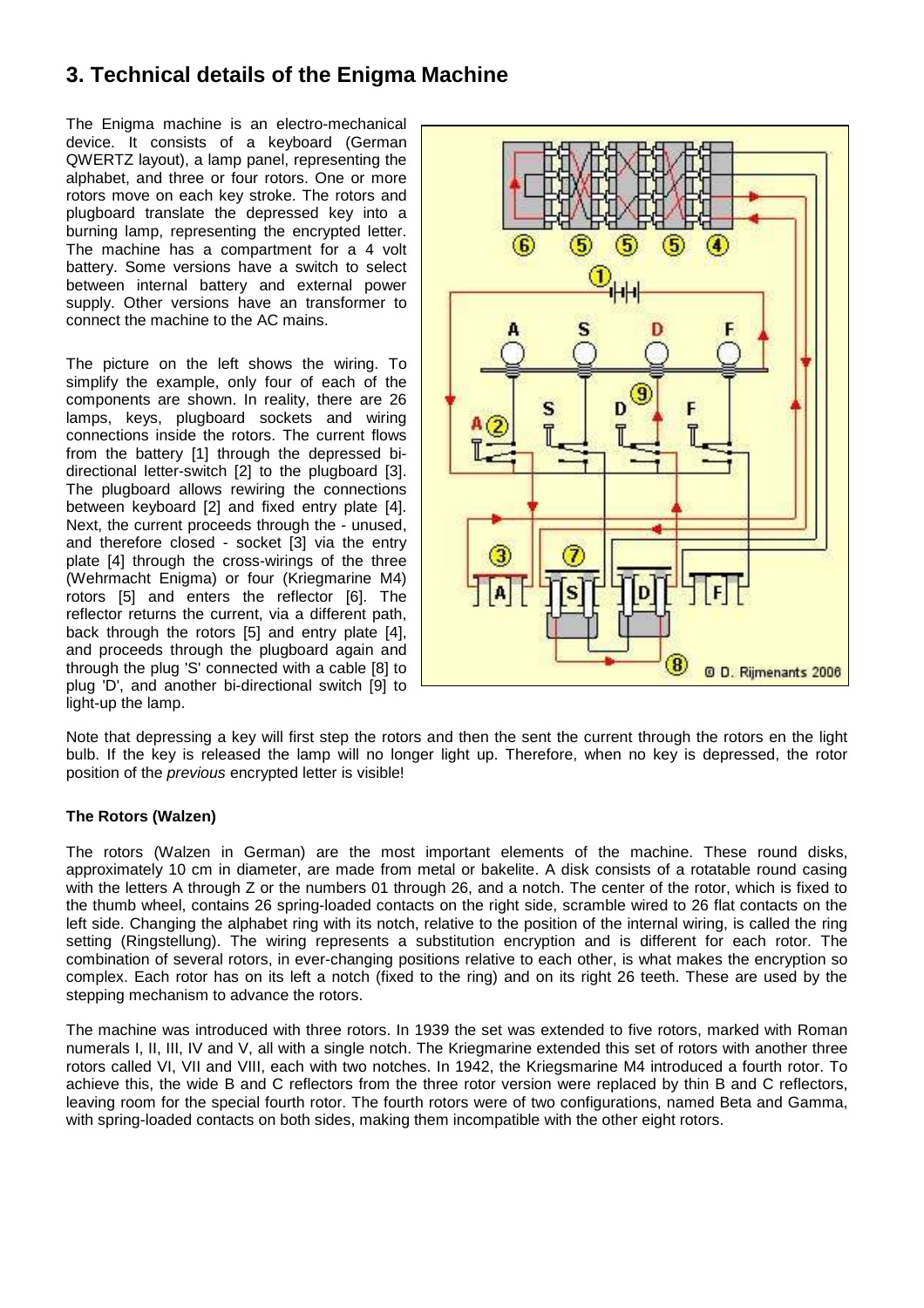#### **Rotor Wiring Table**

The internal wiring of the rotors performs the actual encryption. In the table below, the letter-columns for each rotor represent the 26 left side contacts and 26 right side pins. The signal first travels from right to left through the rotors towards the reflector and then returns from left to right through the rotors. If we look at rotor type I, we see that, from right to left, 'A' is encrypted into 'E', 'B' into "K", and 'C' into 'M'.

| Rotor wiring Enigma I - M3 - M4 |         |         |         |         |         |         |         |         |         |
|---------------------------------|---------|---------|---------|---------|---------|---------|---------|---------|---------|
| I.                              | II      | III     | IV      | v       | VI      | VII     | VIII    | Beta    | Gamma   |
| $E - A$                         | A-A     | $B - A$ | $E - A$ | $V - A$ | J-A     | $N - A$ | $F - A$ | $L - A$ | $F - A$ |
| $K-B$                           | $J-B$   | $D - B$ | $S - B$ | $Z - B$ | $P - B$ | $Z - B$ | $K-B$   | $E - B$ | $S - B$ |
| $M - C$                         | $D - C$ | $F - C$ | $O - C$ | $B-C$   | $G - C$ | $J - C$ | $O-C$   | $Y - C$ | $O - C$ |
| $F - D$                         | $K-D$   | $H-D$   | $V-D$   | $R-D$   | $V-D$   | $H-D$   | $H-D$   | $J-D$   | $K-D$   |
| $L-E$                           | $S-E$   | J-E     | $P - E$ | $G - E$ | $O-E$   | $G - E$ | $T - E$ | $V - E$ | $A-E$   |
| $G-F$                           | $I-F$   | $L - F$ | $Z-F$   | $I-F$   | $U-F$   | $R-F$   | $L - F$ | $C-F$   | $N-F$   |
| $D-G$                           | $R-G$   | $C-G$   | $J-G$   | $T-G$   | $M-G$   | $C-G$   | X-G     | $N-G$   | $U-G$   |
| $O-H$                           | U-H     | $P-H$   | A-H     | Y-H     | $F-H$   | X-H     | 0-H     | $I-H$   | $E-H$   |
| $V - I$                         | X-I     | $R - I$ | $Y - I$ | $U - I$ | $Y - I$ | $M - I$ | $C - I$ | $X - I$ | $R-I$   |
| $Z-J$                           | $B-J$   | $T-J$   | $Q - J$ | $P - J$ | $Q - J$ | Y-J     | $B-J$   | $W - J$ | $H - J$ |
| $N-K$                           | $L - K$ | X-K     | $U-K$   | $S-K$   | $B-K$   | $S-K$   | J-K     | $P-K$   | $M-K$   |
| $T-L$                           | $H-L$   | $V-L$   | $I-L$   | $D-L$   | $E-L$   | W-L     | $S-L$   | $B-L$   | $B-L$   |
| $O-M$                           | $W-M$   | $Z-M$   | $R-M$   | $N-M$   | $N-M$   | $B-M$   | $P-M$   | $O-M$   | $T-M$   |
| $W-N$                           | $T-N$   | $N-N$   | $H-N$   | $H-N$   | $H-N$   | $O-N$   | $D-N$   | $M-N$   | $I-N$   |
| $Y - O$                         | $M-O$   | $Y - O$ | $X - O$ | $L-O$   | $Z - Q$ | $U - O$ | $Z - Q$ | $D-O$   | $Y - O$ |
| $H-P$                           | $C-P$   | $E - P$ | $L-P$   | $X - P$ | $R-P$   | $F - P$ | $R-P$   | $R-P$   | $C-P$   |
| $X - Q$                         | $Q-Q$   | $I-O$   | $N - Q$ | $A-O$   | $D-Q$   | $A-O$   | $A-O$   | $T-Q$   | $W-Q$   |
| $U - R$                         | $G - R$ | $W - R$ | $F - R$ | $W - R$ | $K-R$   | $I-R$   | M-R     | A-R     | $L-R$   |
| $S-S$                           | $Z-S$   | $G-S$   | $T-S$   | $M-S$   | $A-S$   | $V-S$   | $E-S$   | $K-S$   | $O-S$   |
| $P-T$                           | $N-T$   | A-T     | $G-T$   | $J-T$   | $S-T$   | $L-T$   | $W-T$   | $Z-T$   | $P-T$   |
| $A-U$                           | $P-U$   | $K-U$   | $K-U$   | O-U     | $X-U$   | $P-U$   | $N-U$   | $G-U$   | $Z-U$   |
| $I-V$                           | $Y-Y$   | $M - V$ | $D-V$   | $O-V$   | $L - V$ | $E-V$   | $I-V$   | $F-V$   | $X - V$ |
| $B-W$                           | $F-W$   | $U-W$   | $C-W$   | $F-W$   | $I - W$ | $K-W$   | $U-W$   | $U-W$   | $V-W$   |
| $R - X$                         | $V - X$ | $S-X$   | $M-X$   | $E-X$   | $C - X$ | $Q-X$   | Y-X     | $H-X$   | $G-X$   |
| $C - Y$                         | $O-Y$   | $O-Y$   | $N-X$   | $C - Y$ | $T - Y$ | $D-Y$   | $G - Y$ | $O-Y$   | J-Y     |
| $J-Z$                           | $E-Z$   | $O-Z$   | $B-Z$   | K-Z     | $W - Z$ | $T-Z$   | $V - Z$ | $S-Z$   | D-Z     |

#### Important note:

The letters in the table are absolutely not related to the actual signal path of letters in the machine. The signal, coming from the entry plate 'A' contact, can enter the right side rotor at any of its 26 right side pins, depending on that rotor's current position and ring setting (see next section).

#### **Reflector (Umkehrwalze) Wiring Table**

| <b>Reflectors</b> |         |         |         |  |  |  |  |  |  |
|-------------------|---------|---------|---------|--|--|--|--|--|--|
| в                 | C       | B thin  | C thin  |  |  |  |  |  |  |
| $Y - A$           | $F - A$ | $E - A$ | $R - A$ |  |  |  |  |  |  |
| $R - B$           | $V - B$ | N-B     | D-B     |  |  |  |  |  |  |
| $U - C$           | $P - C$ | $K - C$ | $O-C$   |  |  |  |  |  |  |
| $H-D$             | $J-D$   | $Q-D$   | $B-D$   |  |  |  |  |  |  |
| $O-E$             | $I - E$ | $A - E$ | J-E     |  |  |  |  |  |  |
| $S-F$             | A-F     | $U-F$   | $N-F$   |  |  |  |  |  |  |
| $L-G$             | $O-G$   | $Y-G$   | $T-G$   |  |  |  |  |  |  |
| $D-H$             | $Y-H$   | $W-H$   | $K-H$   |  |  |  |  |  |  |
| $P-I$             | $E - I$ | J-I     | $V - I$ |  |  |  |  |  |  |
| $X - J$           | $D - J$ | $I-J$   | $E - J$ |  |  |  |  |  |  |
| $N-K$             | R-K     | $C - K$ | Н-К     |  |  |  |  |  |  |
| $G-L$             | $Z-L$   | 0-L     | M-L     |  |  |  |  |  |  |
| $O-M$             | $X-M$   | $P-M$   | $L-M$   |  |  |  |  |  |  |
| $K-N$             | $W-N$   | $B-N$   | $F-N$   |  |  |  |  |  |  |
| $M-O$             | $G - O$ | $L-O$   | $C - O$ |  |  |  |  |  |  |
| $I-P$             | $C-P$   | $M - P$ | W-P     |  |  |  |  |  |  |
| $E-O$             | $T - O$ | $D-O$   | $Z - Q$ |  |  |  |  |  |  |
| $B-R$             | $K-R$   | $X - R$ | A-R     |  |  |  |  |  |  |
| $F-S$             | $U-S$   | $Z-S$   | X-S     |  |  |  |  |  |  |
| $Z-T$             | Q-T     | $V-T$   | G-T     |  |  |  |  |  |  |
| $C-U$             | $S-U$   | $F-U$   | Y-U     |  |  |  |  |  |  |
| $V-V$             | $B-V$   | $T-V$   | $I-V$   |  |  |  |  |  |  |
| $V - W$           | N-W     | $H - W$ | P-W     |  |  |  |  |  |  |
| $J-X$             | M-X     | $R-X$   | $S - X$ |  |  |  |  |  |  |
| A-Y               | $H - Y$ | $G - Y$ | U-Y     |  |  |  |  |  |  |
| $T-Z$             | $L - Z$ | $S-Z$   | $Q - Z$ |  |  |  |  |  |  |

The reflector (Umkehrwalze or UKW in German) is a unique feature of the Enigma machine. The reflector has 26 pins on the right side only and the wiring is made in loop pairs (see [6] on circuit diagram previous page).

In the table, the right side letters represent the pins on the right side of the refelctor, and the left side letters represent the pin to which it is wired.

In the case of the wide B reflector, the right side 'A' contact is wired to the 'Y' and 'Y' is wired to 'A', performing a loop. Physically, both 'A' and 'Y' pin are on the right side of the reflector. The result is a reciprocal encryption.

The advantage of such reciprocal design is that encryption and decryption are performed with the same electromechanical process and settings. Unfortunately, a letter can never be encrypted into itself, a property that opened the door to cryptanalysis, making the job easier to the codebreakers.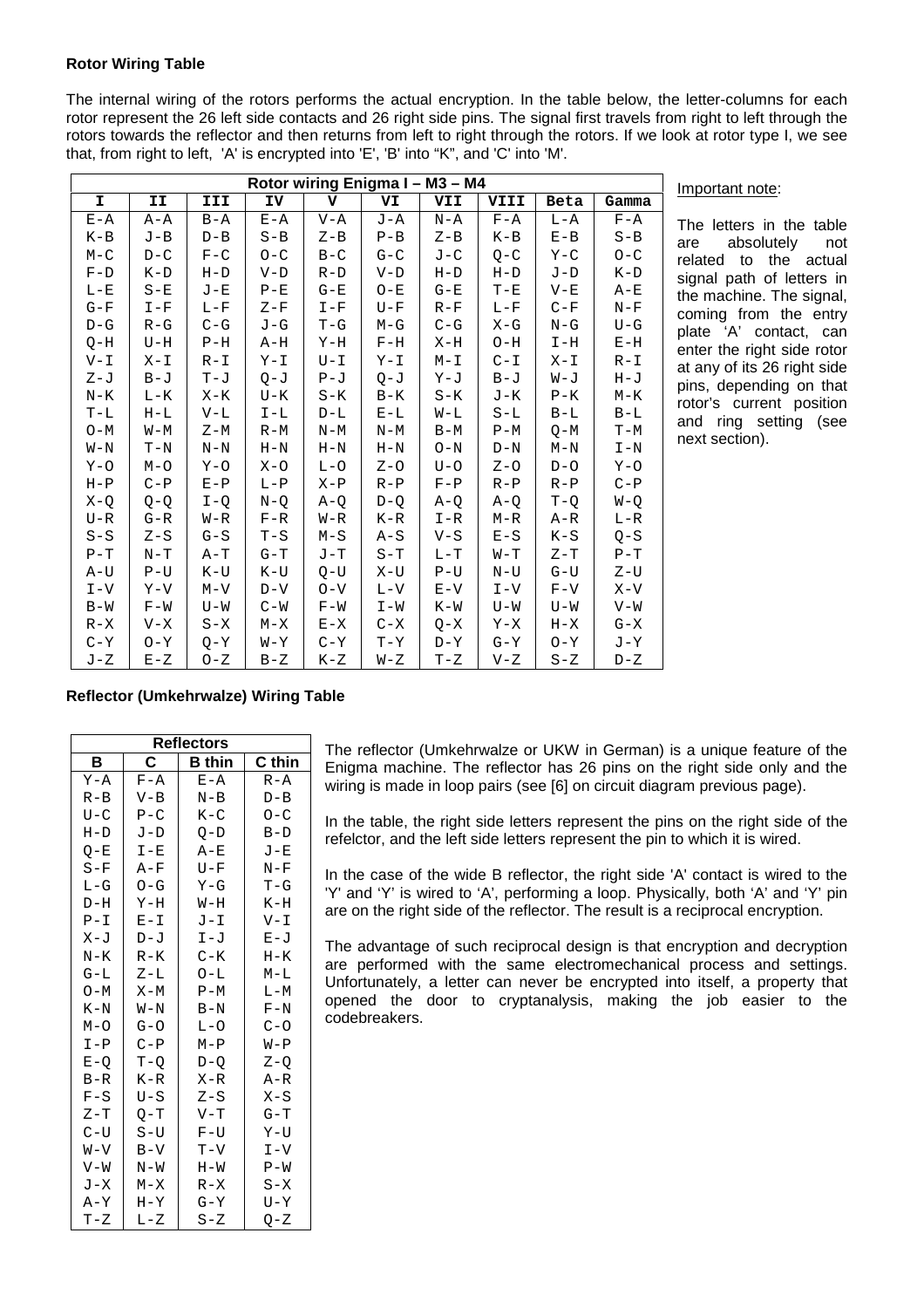#### **The Ring Setting (Ringstellung)**

On the outside of the wiring core there's a movable ring with 26 numbers or letters and a notch. This ring is rotatable and is locked with a spring-loaded pin (Wehrmacht) or two spring-loaded arcs (Kriegmarine) into any of the 26 positions. The position of the ring is called the ring setting (Ringstellung). Changing the position of the ring will therefore change the position of the notch and alphabet, relative to the internal wiring.

Example 1 shows how rotor I, with ring setting A-01, encrypted two consecutive depressed 'A' keys. On the left you see rotor I in the 'A' position (visible in the little window). The signal, coming from the depressed 'A' key, arrives at the 'A' position, enters at the 'A' contact and exits at the 'E' contact on the 'E' position (see wiring table for type I rotor above)

Next to it, we see that the rotor has stepped to the 'B' position. The signal again arrives at the 'A' position, but enters now at the 'B' contact and exits at the 'K' contact. Since the complete rotor has stepped one position, the K contact is now in the 'J' position and the signal therefore exits at the 'J' position towards the next rotor.



**Example 1 - Rotor I with ring setting A Example 2 - Rotor I with ring setting B and ring setting F** 

Example 2 explains the ring setting. On the left, rotor I has a ring setting B-02 (pin or dot at B) and the rotor is in the 'A' position ('A' visible in little window). The signal arrives at the 'A' position, enters at the 'Z' contact and exits at the 'J' contact. Due to the ring setting, the wiring core is shifted one position and so do the exit contacts. Therefore, exit contact 'J' is now in the 'K' position and the signal exits at the 'K' position towards the next rotor.

Next to it, we have another example with the same rotor I with, setting F-06 and the rotor in the 'Y' position. The signal arrives at the 'A' position, enters at the 'T' contact and exits at the 'P' contact. However, the combination of the rotor position and its ring settings causes a shift of seven positions of the exit contacts. With exit contact 'P' in the 'W' position; the signal exits the rotor at the 'W' position towards the next rotor.

The flow of the signal, described above, is from right to left: the signal, coming from the plugboard arrives at the rotor entry plate (located on the right side of the rotor cradle) and proceeds, from right to left, through the rightmost, middle and left-most rotor. Once the signal has passed all three or four rotors, the reflector returns this signal back trough the left, middle and right rotor via another path, causing a second completely different scramble of the signal. It is obvious that the combination of rotor wiring, rotor position and ring offset created a complex encryption. A single step of one rotor will produce a completely different path trough all three rotors.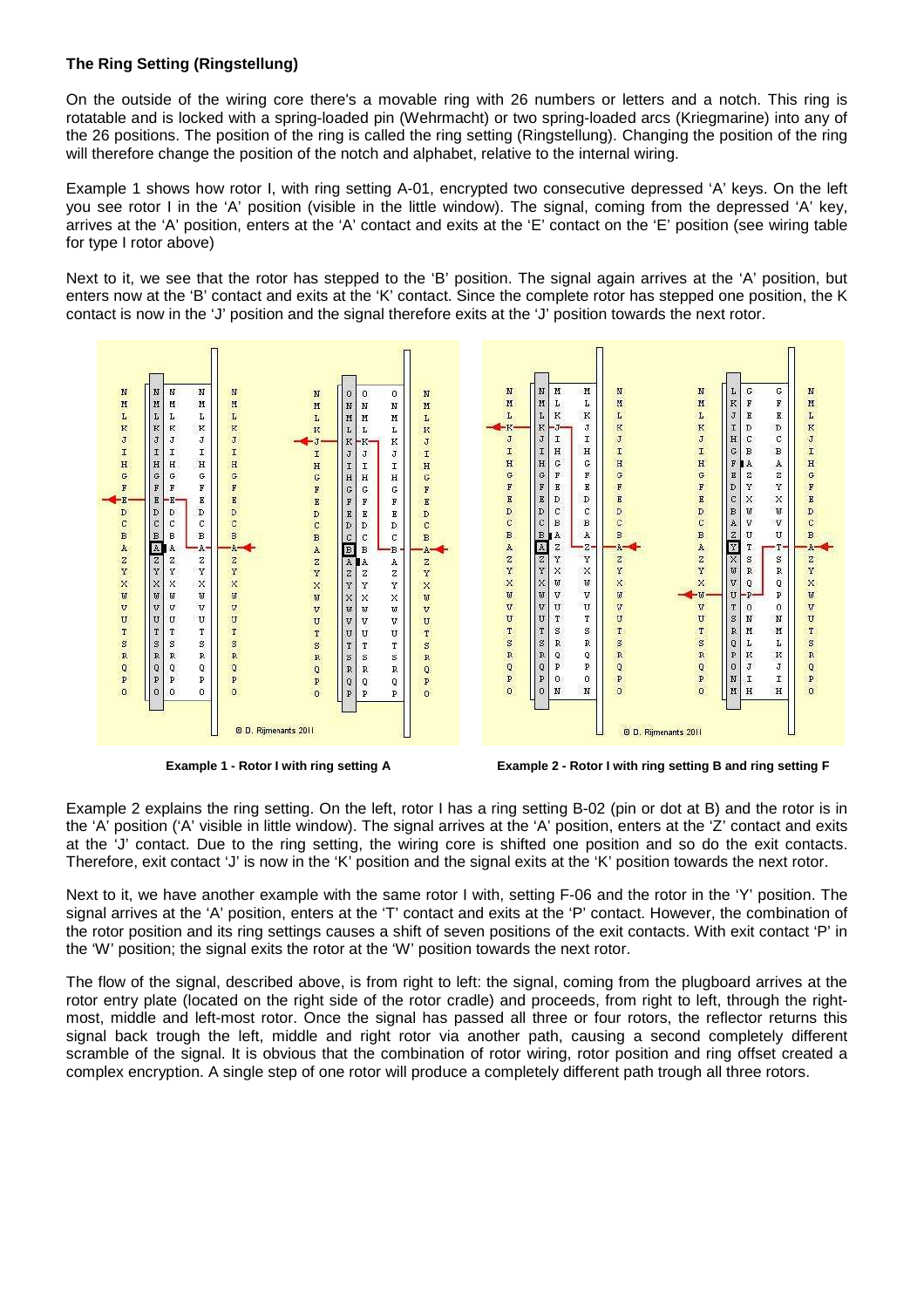#### **The Rotor Stepping Mechanism**

If we talk about rotor positions, the following notation is commonly used: V, I, III means that the left-most rotor is type V, the middle type I, and the right-most is a type III. If the turnover point of rotor type I is 'Q', this means that the next-left rotor will perform one step when the right rotor steps from 'Q' to 'R'. For the first five rotors, you can use the mnemonic "Royal Flags Wave Kings Above", or RFWKA for the letters that are visible after the turnover. The rotors VI, VII & VIII have two notches and therefore will advance the rotors to their left will twice as fast as single notch rotors.

| Rotor             | <b>Turnover</b>                                               | <b>Action</b>                                                           |
|-------------------|---------------------------------------------------------------|-------------------------------------------------------------------------|
|                   | Q                                                             | When rotor steps from Q to R, the next-left rotor steps                 |
| Ш                 | E.                                                            | When rotor steps from E to F, the next- left rotor steps                |
| Ш                 | V                                                             | When rotor steps from V to W, the next- left rotor steps                |
| IV                | When rotor steps from J to K, the next- left rotor steps<br>J |                                                                         |
| v                 |                                                               | When rotor steps from Z to A, the next- left rotor steps                |
| $VI + VII + VIII$ | $Z + M$                                                       | When rotor steps from Z to A or from M to N, the next- left rotor steps |

The rotors appear to work as a normal odometer, with the right-most rotor always stepping on each key stroke and the other rotors stepping after a complete cycle of the previous rotor, but there is an important difference due to the system of pawls and teeth. The middle rotor will advance on the next step of the first rotor a second time in a row, if the middle rotor is in its own turnover position. This is called the double-step. Below and example of such a sequence when the rotors III – II - I are used:

#### **KDO KDP, KDQ, KER, LFS, LFT, LFU**…

As you can observe, stepping from Q to R advances the middle rotor, and on the next step that middle rotor steps again, advancing the third rotor also. This is caused by the mechanical design of pawls and teeth.

There are three pawls that are all three activated on every key stroke. Each pawl is half positioned on the index ring (carrying a notch) of the rotor on its right, and half positioned above the 26 teeth of the rotor on its left (viewed from the point of the operator). A rotor's ring prevents the pawl from pushing into the teeth of the next-left rotor. When a notch occurs in a ring, the pawl can drop into that notch and push into the teeth of the next-left rotor. Since the right-most pawl is not above an index ring it will continuously advance the right-most rotor.

Once the right-most rotor has stepped and the middle (spring-loaded) pawl can drop down in the right rotor's notch, it will engage the middle rotor's teeth, pushing the middle rotor one step. An identical event will take place when the middle rotor's notch enables the third pawl to drive the teeth of the left-most rotor.

A rotor will not only advance if its teeth are catched, but also when a pawl pushes into its notch. This situation creates a double-step of the middle rotor: the right rotor steps and the middle pawl takes the middle rotor one step further. If the middle rotor has moved by this step into its own notch position, then, on the next step, the right-most pawl catches the teeth of the right-most rotor, but the same pawl also pushes the middle rotor one step further, moving it a second time in a row. Note that a double notched rotor in the middle position will also have two double steps.

The stepping mechanism, as explained above, is used on the Wehrmacht and Kriegsmarine Enigma. The fourrotor Kriegsmarine M4 is derived from the three rotor version without adapting the stepping mechanism or adding a fourth pawl. Therefore, the fourth rotor never moves and can only be adjusted manually.

#### **Other Enigma Models**

Several other Enigma models, civilian as well as military, were manufactured. The popular civilian Enigma D and Swiss K model had three rotors and a rotatable reflector (which looked very similar to a regular rotor). The reflector could be set in one of 26 positions but didn't step during enciphering. The commercial machines had other rotor wirings than the military versions and did not carry a plugboard.

The Abwehr (German Intelligence Service) used a variant where the rotor pins were not placed circular but in a zigzag pattern. The rotors, each carrying multiple notches, were driven by a system of gears instead of pawls. This machine neither had a plugboard. These machines also had their own rotor wiring.

The commercial enigma was sold to many counties and each country used its own rotor and reflector wiring, for obvious security reasons. However, since all machines were produced in Germany, it is unlikely that those wirings were unknown to German intelligence. Most of the machines that survived the war were seized by the Allies, who rewired the rotors and sold them to other countries, of course not mentioning their ability to crack the Enigma.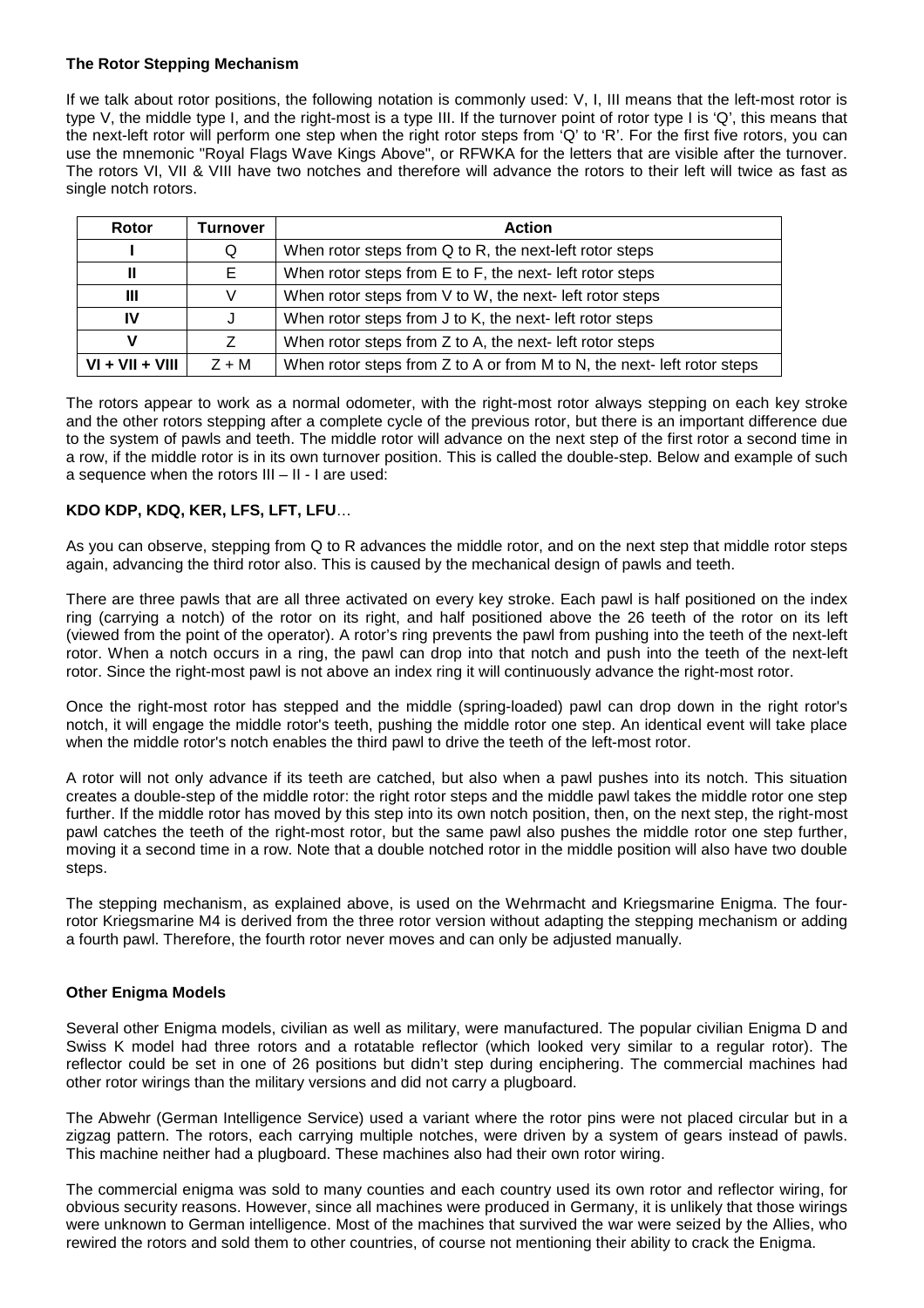#### **The cryptographic strength**

To calculate the mathematical security we have to find all possible different settings of the machine. Therefore, we need to look at the following properties of the machine: the selection and order of the rotors, their wiring, the ring setting on each of the rotors, the start position of these rotors at the beginning of the message, the reflector and the plugboard settings.

Now, there are different ways to calculate a grand total of this. If all possible variations of wiring in each of the rotors and the reflector are included, this results in an astronomical  $3 \times 10^{114}$  possible different combinations. However, this figure represents all theoretically possible variations of the machine.

Unfortunately for the Germans, the Allied codebreakers knew the machine, the rotors and the internal wiring of these rotors. Therefore, they only had to take in account the actual different ways you could set the machine, the actual key settings or key space. This is what we call the practical security, which is far less than the theoretical security in the case of Enigma. For the German cryptologists, a single rotor could be wired in 4 x  $10^{26}$  different ways. Combining three rotors and a reflector quickly gives you astronomical figures.

For the Allied codebreakers, who knew the wring of the rotors, there were only 26 different variations for a single rotor, that is, the 26 positions it could have in the machine. They didn't have to search through the immense number of possible wirings. The German cryptologists made a critical mistake by ignoring Auguste Kerckhoff's law that the security of a device may never depend on the secrecy of the system (i.e. rotor wiring, design), which will be compromised sooner or later anyhow, but only on the secrecy of the key (i.e. rotor selection and plugboard.

Let us look at all the things we can actually set on the machine which are unknown to the codebreaker. In our example, we take the three-rotor Wehrmacht Enigma with default B reflector and selection out of 5 rotors. We use 10 plug cables on the plugboard, the default number of cables, issued with the machine (don't ask me why they didn't provide 11 cables, which gave far more possible combinations)

To select 3 rotors out of a possible 5, there are 60 combinations  $(5 \times 4 \times 3)$ . Each rotor, in other words, its internal wiring, can be set in any of 26 positions. Therefore, with 3 rotors there are 17,576 different rotor positions (26 x 26 x 26). The ring on each rotor holds the rotor labeling (which doesn't matter here) and a notch that affects the stepping of the next-left rotor. Each ring can be set in any of 26 positions. As there is no rotor to the left of the third (most-left) rotor, only the rings of the most-right and middle rotor affect the calculation. This gives 676 ring combinations (26 x 26). With 10 plug cables you can wire the plugboard in 150,738,274,937,250 different ways.

In total, this gives:

#### 60 x 17,576 x 676 x 150,738,274,937,250 = **107,458,687,327,250,619,360,000** or **1.07 x 10<sup>23</sup>**

Thus, the Wehrmacht Enigma machine could be set in **1.07 x 10<sup>23</sup>** different ways, comparable with a **77 bit key**.

There are some comments we should add to this number. In reality, the maximum period of the rotors - the number of steps before the machine repeats itself - is slightly less than 17,576. This is caused by the double-step feature of the stepping mechanism. The actual period depends on the type of rotor. The three double-notched Kriegsmarine rotors will have an even smaller period than the Wehrmacht rotors as they produce more double steps of the middle rotor. The maximum period however is no part of the variables that can be set and therefore do not influence the key space.

The Wehrmacht machine could be equipped with either the B or C reflector. In general, radio nets always used the same reflector, as the use of different reflectors created logistical, procedural and practical problems. If nonetheless taken in account, the choice between B and C reflector would only double the key space.

The adding of a fourth rotor for the Naval Enigma M4 to improve its security was a missed opportunity. The nonmoving fourth rotor complicated the machine only by a factor 26 and, together with the thin reflector, could be considered as a settable reflector with 26 positions, of which the Allies quickly found the wiring (after 10 months of panic).

The introduction of 8 naval rotors on the Kriegsmarine M3 and later on the four-rotor M4 was a far better approach. They increased the rotor combinations from 60 to 336, and brought in additional complexity with 3 multiple notched naval rotors VI VII and VIII.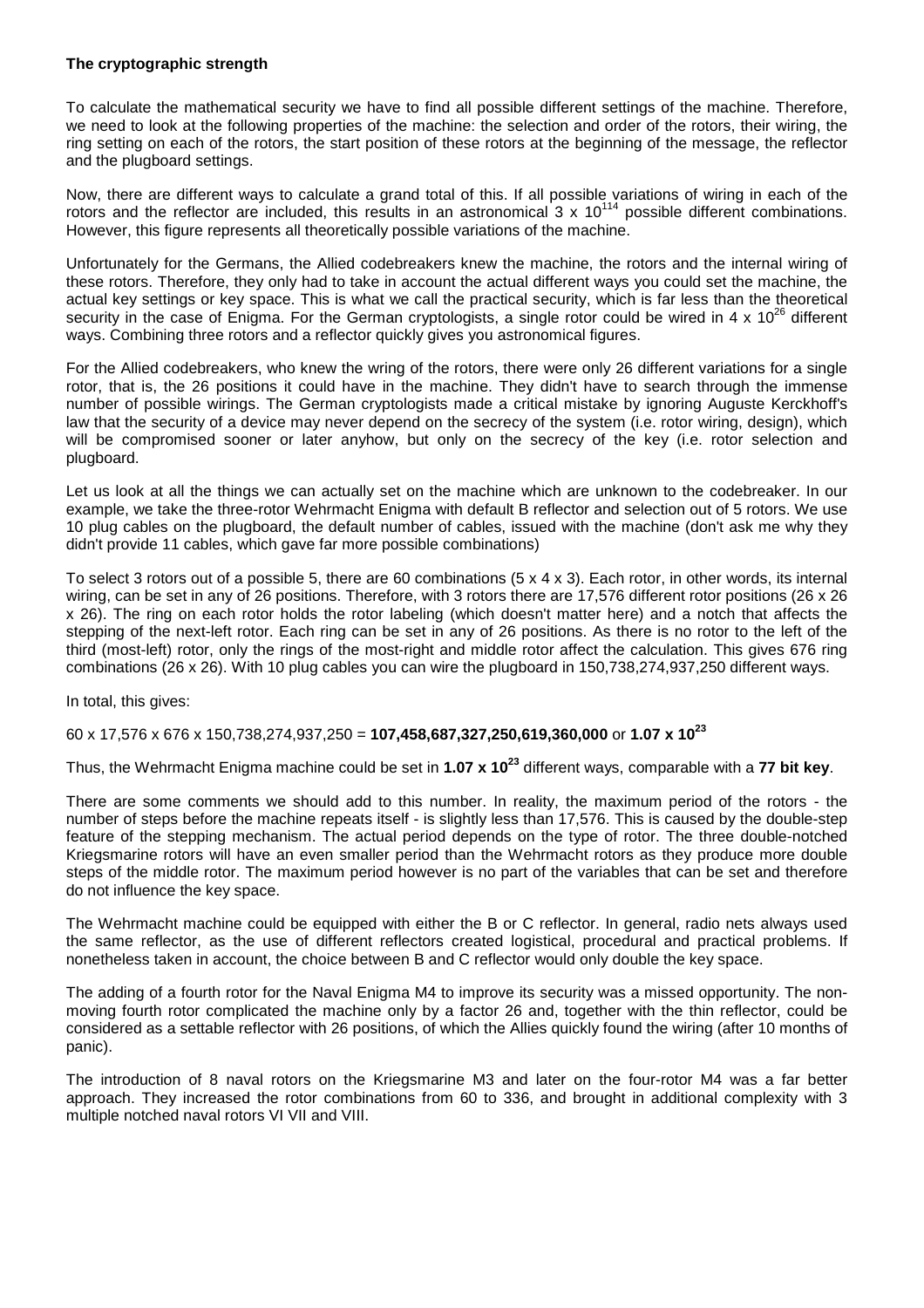Let us now calculate the practical key size of the four-rotor Kriegsmarine Enigma M4. This machine uses 3 normal rotors, selected from a set of 8 (of which three with double notches). This gives 336 rotor combinations (8 x 7 x 6). The M4 also has a special fourth rotor called Beta or Gamma (without a ring), which gives us 2 choices. These are not compatible with the other rotors and are only suitable as fourth (most left) rotor. The 4 rotors can be set in any of 456,976 positions (26 x 26 x 26 x 26). The M4 had a smaller B or C reflector, to enable the placement of the fourth rotor. We don't include the choice of reflector as it was generally never changed. Again, only two rings were involved, as the third rotor didn't step the never moving fourth rotor. The M4 was also issued with 10 plug cables.

In total, this gives:

#### 336 x 2 x 456,976 x 676 x 150,738,274,937,250 = **31,291,969,749,695,380,357,632,000** or **3.1 x 10<sup>25</sup>**

Thus, the Kriegsmarine M4 Enigma could be set in **3.1 x 10<sup>25</sup>** different ways, comparable with a **84 bit key**.

This is about 291 times stronger than the Wehrmacht machine. This is due to the increased choice of rotors (already available on the M3 before the war) and the possible initial positions for 4 rotors instead of 3. However, although the fourth rotor did increase the key size, it failed to add to the complexity of the encryption itself, since it couldn't move during the enciphering process.

A better solution would have been to completely re-wire some of the rotors on a regular basis. A single variable rotor wiring would multiply the key space with no less than  $4 \times 10^{26}$ , which is far more than a settable reflector with its 7.8 x  $10^{12}$  possible variations. A single practical, daily changed, re-wireable rotor, which has 4 x  $10^{26}$  possible settings, would have been much more effective than the overestimated daily non-moving plugboard setting with only 2 x 10<sup>14</sup> variations (the plugboard was always in pairs). The use of such rotor, for instance in conjunction with a thin M4-like reflector and two out of four normal rotors, would be a true disaster for the codebreakers. However, introducing re-wireable rotors during wartime would have been cumbersome and a logistical and financial nightmare, just as the re-wireable D reflector proved to be. The D reflector did scare the codebreakers initially, until they realized that the D reflector was used simultaneously with the default reflectors in the same radio nets, due to practical considerations. This dual use made it possible to break it even by hand.

Any crypto-expert would also discard the 17,576 ring combinations. Even with completely wrong ring settings, you will initially start with a correct plain text. As soon as you get garbled text, you adjust the ring of the most-right rotor (a 1/26 chance you're right) and if you're lucky you have no more trouble for the next 676 characters. If less lucky, you had to adjust the ring of the middle rotor after 26 letters.

Unfortunately for the Germans, the ingenious Turing Bombe design, with mirrored identical rotor packs, avoided the need to search through the immense number of plugboard settings, taking a factor 2 x  $10^{14}$  shortcut when linking of their cribs (known piece of plain and ciphertext) to a given rotor setting.

Nonetheless, the breaking of Enigma still was an enormous challenge with a key setting that was extraordinary in the electro-mechanical era of the 1940's. With a practical key space of 1.07 x 10<sup>23</sup>, an exhaustive search was impossible in the 1940's, and its comparable 77 bit key is even huge for today's computer standards. To give you an idea of the size of that number, with 1.07 x  $10^{23}$  sheets of paper (0.0039 inch each) you can build roughly 70,000,000 stacks of paper, each of them reaching from the Earth to the Sun. Also, 1.07 x  $10^{23}$  inches equals 288,500 light-year. A pretty big number! The Germans were correct in assuming that the Enigma was theoretically unbreakable...theoretically!

#### **Theoretical versus Practical Security**

How secure was the Enigma machine actually and why ended it up being the Achilles heel of the superior German war machine? During a top secret Allied operation in the final days of the war, special TICOM teams round up German cryptologists and Signals Intelligence personnel. The answer to our question is found in their only recently declassified TICOM reports, vol 2, "Notes on German High Level Cryptography and Cryptanalysis".

Summarized, it comes to this: to create a secure crypto device you need both excellent codemakers and codebreaker. You cannot effectively assess the security of a crypto machine unless you test it by trying to break it. According to TICOM, Germany had very capable cryptologists and developed some excellent crypto machines. Unfortunately, their codebreaking skills, although excellent, were not on par with their brilliant Polish, British and American counterparts. It was this little difference in codebreaking skills that convinced the Germans that Enigma was secure. Their studies only revealed theoretical weaknesses. It was the same little difference in skills that enabled the Allies to find a practical solution to the theoretical weaknesses of the Enigma machine. German cryptologists did continue to develop various improvements to Enigma and other crypto machines during the war, some of which, according to TICOM reports, would prove impossible to break by the Allies at that time. Fortunately, logistical problems, shortage of raw materials and lack of time and money kept these new machines from entering service.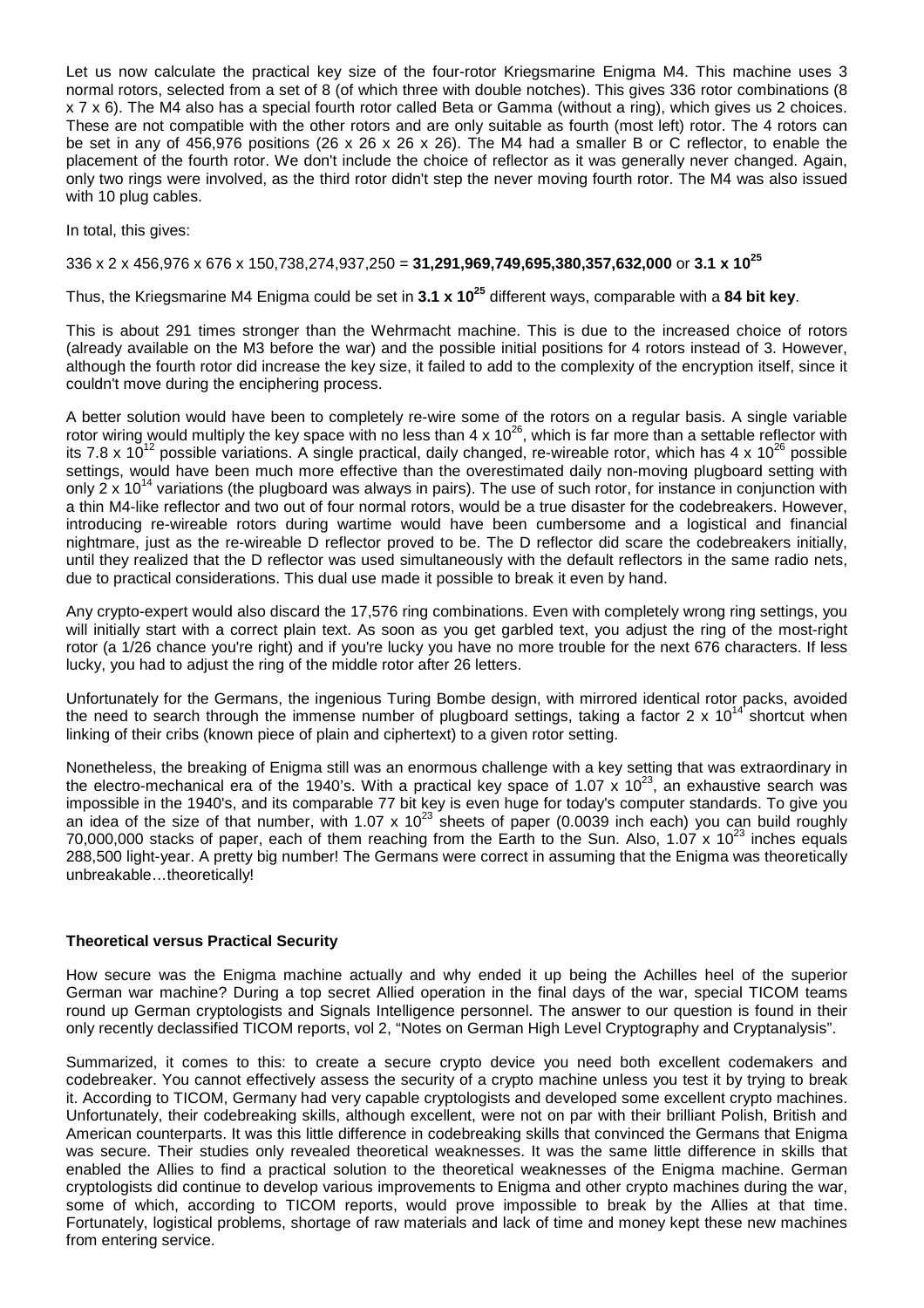# **4. History of the Enigma Cipher Machine**

The story of the famous Enigma cipher machine combines ingenious technology, military history and the mysterious world of espionage, codebreakers and intelligence into a real thriller. Never before has the fate of so many lives been so influenced by one cryptographic machine, as in the Second World War. Enigma is the most famous and appealing example of the battle between codemakers and codebreakers. Enigma showed the importance of cryptography to military and civil intelligence.

#### **Origins of the Enigma**

With the rise in the early 1900's of wireless communication the need for secure communications for both military as civilian use became essential. The search to replace the impractical and timeconsuming hand ciphers began. In 1917, the American Edward Hugh Hebern developed a cipher machine with rotating disks, each disk performing a substitution cipher. Hebern's idea was the base for many similar machines, developed in several other countries.

In 1918, Engineer Arthur Scherbius patented a cipher machine using rotors. The German Navy and Foreign Offices were approached, but were not interested. In 1923, the rights for the patents went to Chiffriermaschinen-AG, a firm with Scherbius on the board of directors, which commercialized the machine. In 1927, Scherbius bought the 1919 patent from of a similar machine from the Dutchman Koch, in order to secure his own patent, approved in 1925.

The first cipher machine, Enigma A, came on the market in 1923. It was a large and heavy machine with an integrated typewriter and weighed about 50 Kg. Soon after, the Enigma B, a very similar machine, was introduced,. The weight and size of these machines made them unattractive for military use. The development of the reflector, an idea of Scherbius' colleague Willi Korn, made it possible to design the compact and much lighter Enigma C. Also, the type writer part was replaced by a lamp panel. In 1927, the Enigma D was introduced and commercialized in several versions with different rotor wirings, and sold across Europe to military and diplomatic services. The Enigma D had three normal rotors and one reflector that could be set in one of the 26 positions.

Several intelligence services succeeded in breaking the civil and military Enigma versions which were all based on the commercial D. The Enigma D had no plugboard, a military feature that would increase security considerably from 1935 onwards. The Italian Navy bought the commercial Enigma D, as did Spain during the Spanish Civil War. The Swiss army used the Enigma K, a slightly modified



version of the Enigma D. Japan used the Enigma T, also called Tirpiz Enigma, an adapted Enigma D with modified entry rotor connections. Japan also developed their own version of the T, with horizontally placed rotors. The messages of both models T and K were broken as well. The Railway Enigma, another D clone which was used by the German Reichsbahn in Eastern Europe, was partially broken from 1941 onwards..

#### **Military versions**

In 1926, the commercial Enigma was purchased by the German Navy and adapted for military use. They called it Funkschlüssel C. Meanwhile, Chiffriermaschinen-AG developed a special Enigma with rotors that have the same contact alignment as the D rotors, but with teeth, multiple notches and advanced by gears instead of pawls and teeth. It also had a rotating reflector and a counter on its left. Only one is know to exist today. This probably experimental model, presented in 1928 but exceptionally only patented in 1931, lead to the Enigma G. The Enigma G had different rotors with a zigzag pin placement and the counter on its right. Its rotors, which also had multiple notches, were moved by a system of gears, similar to the 1928 special predecessor. Already in 1928, the German Abwehr (secret intelligence service) bought the 12 Kg light Enigma G, also called Zahlwerk (clock-work) Enigma due to it's counter on the front panel. The Enigma G was exclusively used by the Abwehr.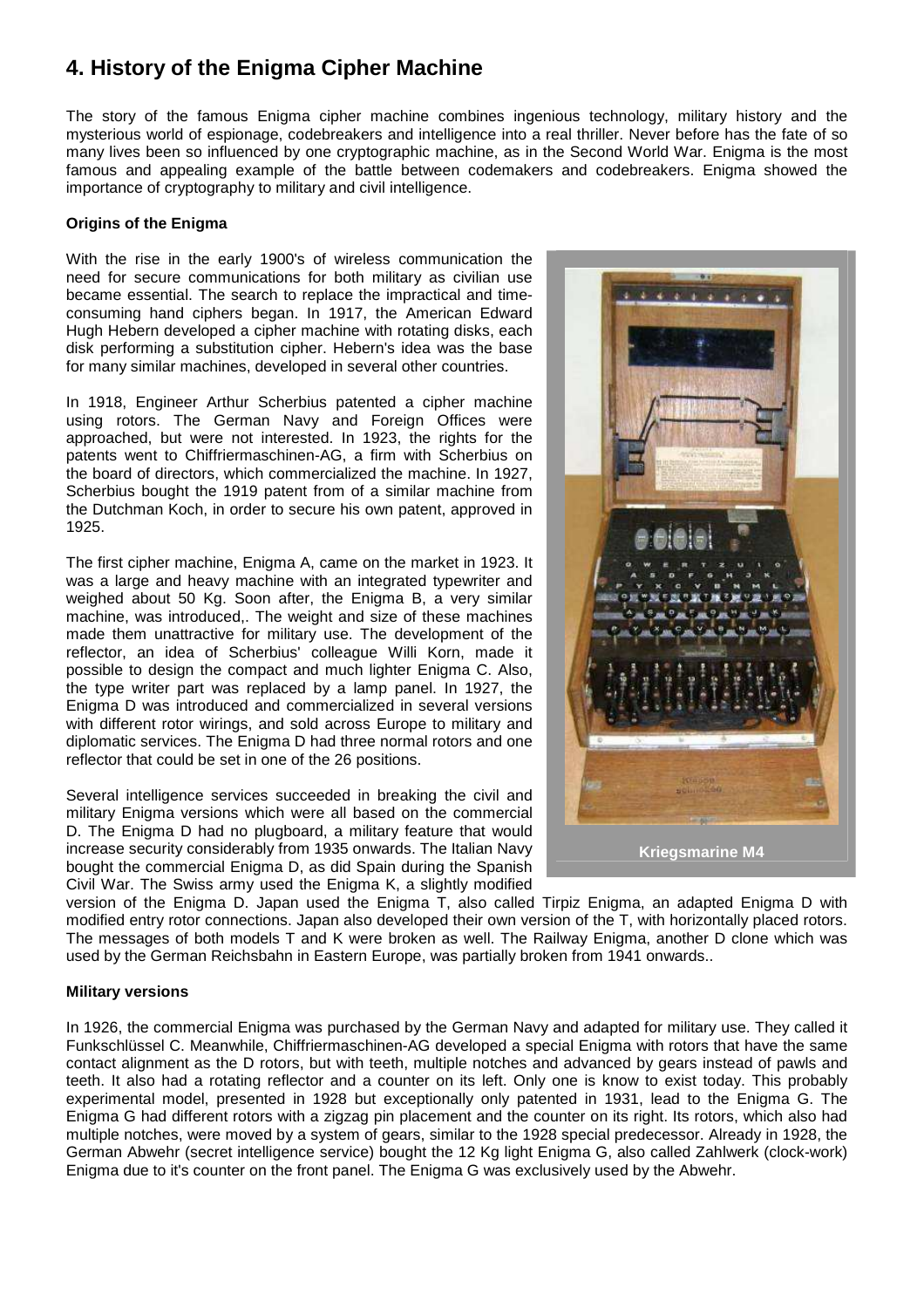The Wehrmacht revised the commercial Enigma D In 1932 and added the plugboard at the front of the machine. This version, designated Enigma I (later known as the Wehrmacht Enigma), was introduced on a large scale in the Heer (Army). The Luftwaffe (Airforce) followed the Heer's lead in 1935. The Wehrmacht Enigma came initially with three rotors. From 1939 on they were equipped with five rotors.

In 1934, the German Navy adopted the Wehrmacht model, with its securer plugboard, and extended the set of rotors to eight. The Navy machine was called Funkschlüssel M or M3. In 1941, although reassured by the Abwehr that the Enigma M3 was unbreakable, Admiral Karl Dönitz insisted on improvement of the Kriegsmarine Enigma. Early in 1942, the famous four rotor M4 model was introduced in the Kriegsmarine.

During the war, different types of reflectors were introduced. The B and C reflector were used on both the Wehrmacht and Kriegsmarine M3 machines. The Kriegsmarine M4 used a thin B and C version, to fit in the 4 rotor machine, with other wirings, albeit compatible with the Wehrmacht M3 version in combination with its fourth rotor 'zeroized'. By the End of the war German Command tried to introduce a new type D rewirable reflector. Early use of this reflector posed a significant problem to Allied codebreakers, but problems in distribution of this reflector and its key sheets prevented a widespread use of the D reflector. Another military add-on, introduced in 1944 by the Luftwaffe, was an extra plugboard switch, called the Uhr (clock), a switch with 40 positions, each position resulting in a different combination of plug wiring.

An estimated total of 100,000 Enigma machines were produced. Although generally know as Enigma, there were only a few machines that actually carried the name Enigma and the logo. Most machines only had a serial number and fabrication code. The machines were produced in different factories on various locations such as Ertel-Werk für Feinmechanik in München, Olympia Büromaschinenwerke in Erfurt, Chiffriermaschinengesellschaft Heimsoeth & Rinke in Berlin, Atlas-Werke Maschinenfabrik in Bremen and Konski & Krüger in Berlin. The machines that survived the war were confiscated by the Allies and mostly sold to other countries. The rotors of these machines were often rewired. Of course, they forgot to mention that they were able to break them.

#### **Breaking the code**

When the Wehrmacht introduced the plugboard on the military Enigma, this added an astronomical number of possible key settings. The general idea was that this military Enigma, unlike the commercial types, would be impossible to break. No one even tried to break it. However, in 1932, Poland's Biuro Szyfrow (Cipher Bureau) initiated attempts to analyse and break the Enigma messages. Although the chief of this Bureau received copies of codebooks sold by the German spy Hans-Thilo Schmidt, he did not give them to his codebreakers. He thought that keeping this information from them might stimulate their efforts.

Marian Rejewski, Henryk Zygalski and Jerzy Rozicki were convinced that mathematics could solve the problem and succeeded in breaking the Enigma messages. They also developed an electro-mechanical machine, called the Bomba, to speed up the codebreaking process. Two major security flaws in the German Enigma procedures were the global basic setting and the twice encrypted message key, a procedure to exclude errors. These flaws opened the door to cryptanalysis. In 1939 the Bureau was no longer able to break the codes due to increased rotor choice of the Enigma, new procedures and a lack of funds for the Polish codebreakers. Just before Germany invaded Poland, the Biuro Szyfrow passed its knowledge and several replica Enigma machines to the baffled French and British intelligence. The work of the Biuro Szyfrow was vital, not only because their pioneering work, but also because it convinced other cryptologic bureaus that it was possible to break Enigma.

#### **Bletchley Park**

The Government Code and Cipher School (GC&CS) at Bletchley Park initially broke Enigma by hand. In August 1940 they started using their own Bombes, designed by Alan Turing and Gordon Welchman. It was also a rotary electro-mechanical device but it worked on an entirely different principle as Jerewski's Bomba. The Turing Bombe searched for the enigma settings for a given piece of plain and cipher text. When an Enigma message was intercepted, codebreakers had to search for so-called cribs. These cribs were presumed pieces of plain text within the encrypted message. This could be "An Der Oberbefehlshaber", "An Gruppe", "Es Lebe Den Fuhrer" or any other standardized code (from code books) or piece of text. Once a crib was located (special techniques existed to do this) the associations between the letters of the ciphertext and their plain version were entered in the Bombe. The Bombe, which contains a large number of drums, each replicating the rotors of the Enigma, ran through all possible settings to find the key settings that belong to the given pieces of cipher and plain text. Once these settings were found all messages, encrypted with these setting, could be deciphered.

All information retrieved by cryptanalysis - the breaking of codes - was codenamed ULTRA and played a very important and often decisive role during the war, mainly in the Battle of the Atlantic. All ULTRA information was used very carefully, to avoid any suspicion with German command. Special liaison officers, trained to deal with this valuable but delicate knowledge, were placed in Headquarters and other strategic places. Moreover, ULTRA was never used unless it could be confirmed by a second source in order to avoid giving the Germans a reason to suspect that their communications security might be breached.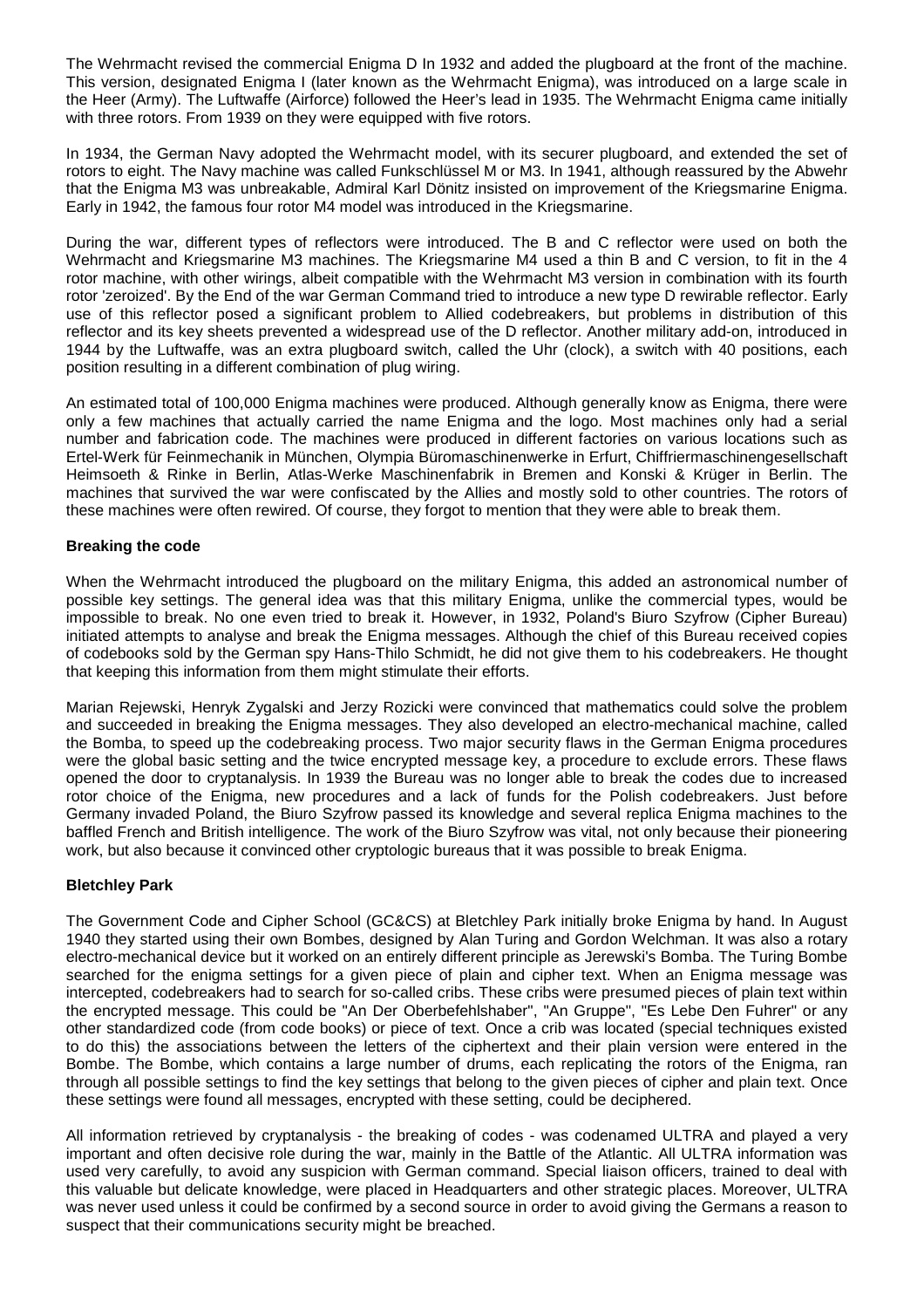#### **The Kriegsmarine**

The German Kriegsmarine was very successful in applying their Rudeltaktik or "Wolfpack" tactics with U-boats. They hunted individually for convoys and when a convoy was spotted, they shadowed it and called other U-boats into battle. Once all U-boats were on the spot, they sank the convoy with a closely co-ordinated attack. This technique was so devastating to the allied supplies that it almost decided the outcome of the war. Communication was the keyword and the U-boats used Enigma to send messages to co-ordinate their attacks. After some initial hard times, Bletchley Park broke the naval codes almost continuously.

Decreasing effectiveness of his U-boats made Admiral Donitz suspicious and, although reassured by German intelligence that Enigma was secure, he insisted on improving the Enigma's security. Early in 1942, the famous 4 wheel machine was introduced and the complicated 'Shark' codes caused a big crisis at Bletchley Park. The Kriegmarine referred to the spring of 1942 as the "Happy Times" because the Allied forces were unable to decipher the codes and the U-boats were able to continue sinking ships without much interference.

#### **Turning the Tide**

The codebreakers in Blechtley Park discovered by cryptanalysis that a fourth rotor had entered the battlefield of codes. After ten nerve-wracking months of heavy losses, Bletchley Park succeeded in breaking the 'Shark' codes. The major reason for this success was the capture of Kurzsignal codebooks by British Navy on German weather ships and the attacks on U-boats like Kapitanleutenant Heidtmann's U-559 by HMS Petard. These boarding were not to steal Enigma machines or key sheets, as often wrongly portrayed in movies and books (they already had replicas of the Enigma from the Biuro Szyfrow). Enigma key sheets only gave access to a particular radio net and area for a single month. However, only two editions of the Kurzsignal codebook, issued to all U-boats, were ever printed during the war. These codebooks encoded weather and operational reports in four-letter codes, prior to encryption with Enigma. By seizing them, Bletchley Park could use these four-letter codes as new cribs to attack all future Enigma setting. Moreover, new Bombes were developed to deal with the four-rotor Enigma, and by the end of 1943, another fifty of these Bombes became operational in the US Navy.

The tide of the U-boat war had turned. Except for some brief periods, the entire communication system was intercepted by a large number of listening stations, and the message were broken in Bletchley Park, which employed over 7000 workers at its peak. With the positions of the U-boats unveiled, Allied ships could now evade the U-boats and the Allies actively hunted for U-boats. The elite weapon of the Kriegsmarine got decimated, with heavy losses among the U-boat crews. An estimated 700 U-boats and 30,000 crewmen were lost at sea. U-boat command never suspected cryptanalysis of the Enigma and related these losses to new Allied submarine detection techniques like ASDIC sonar, surface radar, HF direction finding and anti-submarine airplanes.

All improvements, introduced by the German Forces, were tackled successfully by the codebreakers. The introduction of the rewireable D reflector, with its key changes every ten days, proved to be a big problem to the codebreakers. A widespread use of the D reflector would require five to ten days to break a particular key (without D reflector only 24 hours), which would render tactical information useless. Fortunately, logistical problems prevented general use of the D reflector in the German forces. German operators were also reluctant to use the D reflector and found it too elaborate to program in tactical situations. Instead, the B reflector remained the default reflector and the D reflector was used for important messages only, on the same machines with the same basic machine settings for rotors and plugboard. With the key already broken for these machines with the B reflector, the codebreaker only had to retrieve the unknown wiring of the D reflector, used on that same machines. A work that was performed by hand. The fatal mixed use of B and D reflectors enabled the codebreakers to continue reading the once feared D reflector messages. The Enigma Uhr (clock), used by the Luftwaffe, was another useless effort by the Germans to increase the security of the Enigma. The Uhr was a switch that replaced the plugs of the Enigma and provided 40 different plug wirings. However, the unique design of the Allied Bombes, used to retrieve the key settings of the Enigma, excluded the plugboard wiring. The Enigma Uhr therefore had only little effect on the codebreaking results.

The ULTRA information was kept highly secret during the entire war and played a decisive role. Breaking the Heer and Luftwaffe messages also provided crucial tactical information. The codebreakers exposed the weakness of Field Marshal Rommel's notorious Afrika Korps. The speed and success of the Afrika Korps created long stretches of poorly defended supply lines. ULTRA information revealed their logistical problems and provided Field Marshal Montgomery with a vital tactical advantage. In the days before the D-day invasion of Normandy, the Wehrmacht, without realizing it, provided the Allies with an enormous quantity of detailed information on the coastal defences, location and strength of all German tank divisions and the movement of troops in France. Experts estimate that the breaking of Enigma shortened the war by about three years. The number of saved lives is innumerable. The large scale breaking of German communications was one of the best kept secret of the Second World War. German armed forces kept on using Enigma during the entire war without any suspicion.